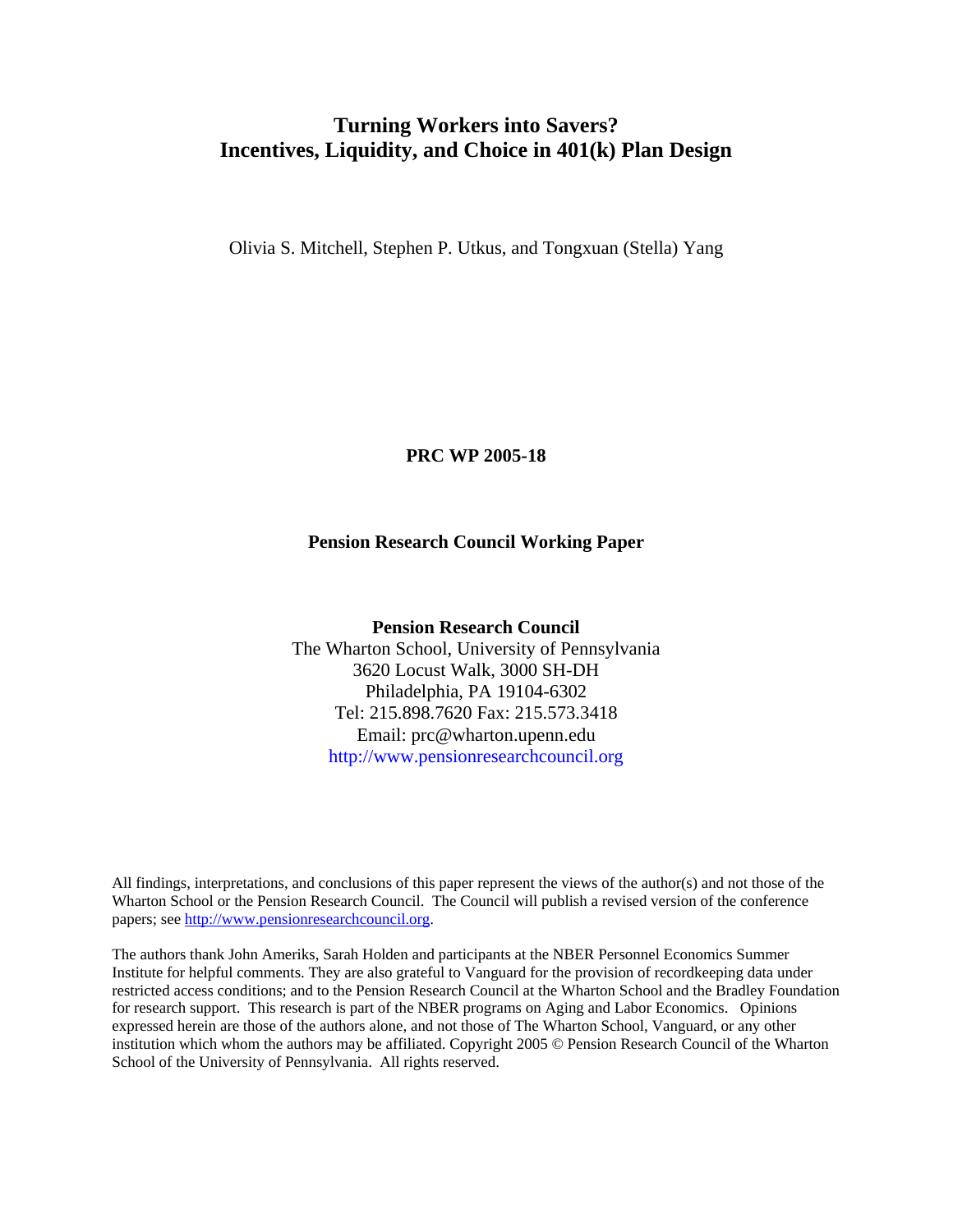## **Turning Workers into Savers? Incentives, Liquidity, and Choice in 401(k) Plan Design**

Olivia S. Mitchell, Stephen P. Utkus, and Tongxuan (Stella) Yang

#### Abstract

We develop a comprehensive model of  $401(k)$  pension design that reflects the complex tax, savings, liquidity and investment incentives of such plans. Using a new dataset on some 500 plans covering over more than 740,000 workers, we show that employer matching contributions have only a modest impact on eliciting additional retirement saving. In the typical 401(k) plan, only 10 percent of non-highly-compensated workers are induced to save more by match incentives; and 30 percent fail to join their plan at all, despite the fact that the company-proffered match would grant them a real return premium of 1-5% above market rates if they contributed. Such indifference to retirement saving incentives cannot be attributed to liquidity or investment constraints. These results underscore the need for alternative approaches beyond matching contributions, if retirement saving is to become broader-based.

**Olivia S. Mitchell** (corresponding author) International Foundation of Employee Benefit Plans Professor Professor of Insurance & Risk Management Department of Insurance and Risk Management, The Wharton School, University of Pennsylvania 3620 Locust Walk, Suite 3000-SHDH, Philadelphia, PA 19104 Tel. 215-898-0424 mitchelo@wharton.upenn.edu

**Stephen P. Utkus**  Principal, Vanguard Center for Retirement Research 100 Vanguard Boulevard, M38 Malvern, PA 19355 Tel. 610-669-6308

steve\_utkus@vanguard.com

**Tongxuan (Stella) Yang** 

Pension Research Council The Wharton School, University of Pennsylvania 3620 Locust Walk, Suite 3000-SHDH Philadelphia, PA 19104 tongxuan@wharton.upenn.edu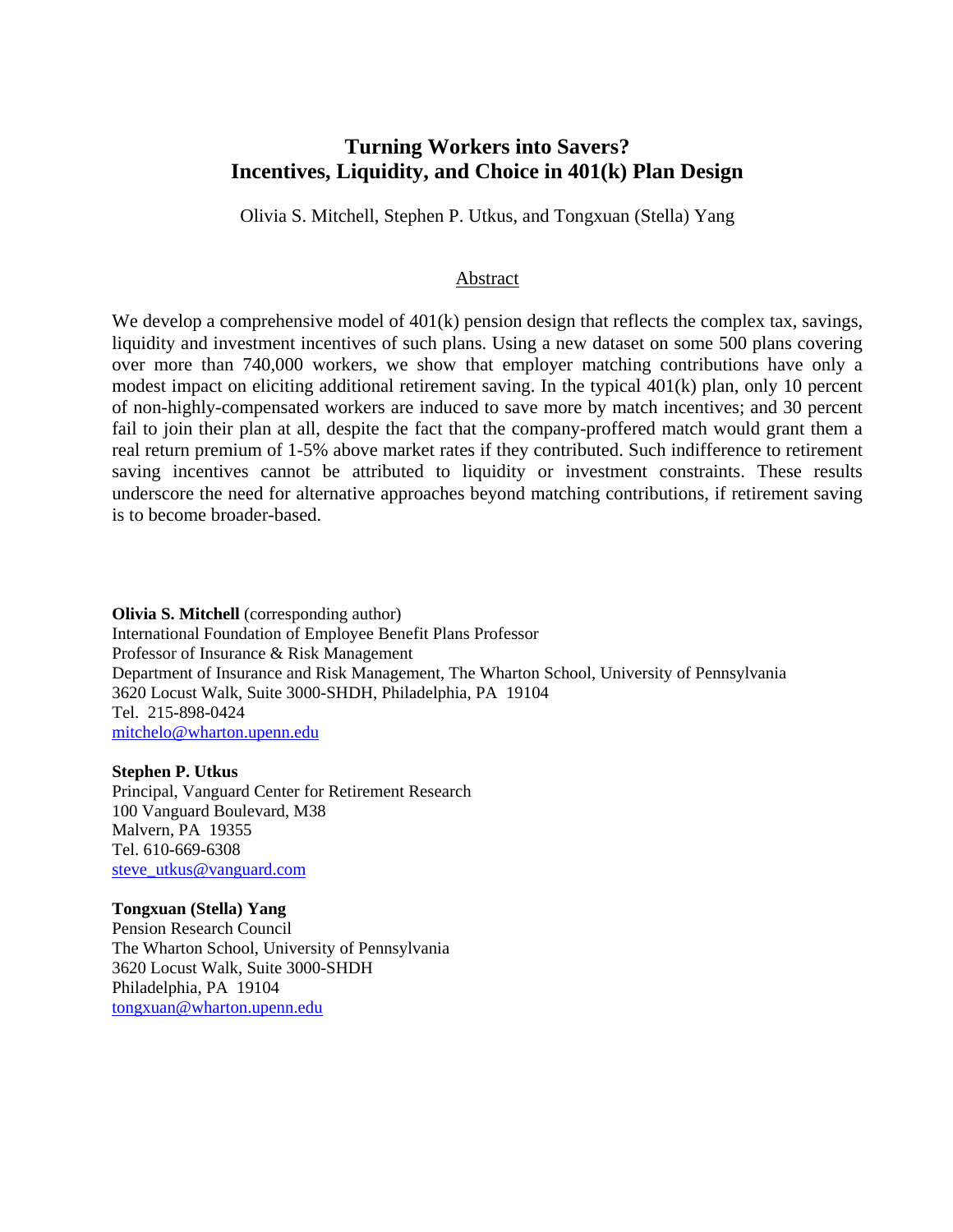# **Turning Workers into Savers? Incentives, Liquidity, and Choice in 401(k) Plan Design**

Company-sponsored defined contribution (DC) plans are at the core of the US retirement system today, with nearly 60 million private sector employees participating in DC plans holding \$2.5 trillion in assets. <sup>1</sup> Workers covered by a 401(k) plan throughout their working careers can anticipate replacement incomes of nearly 60 percent from their 401(k) plan alone (Holden and VanDerhei, 2005), and for the Baby Boom generation, company-based DC plans are expected to provide larger retirement benefits than Social Security (Poterba et al., 2001). Against this optimistic backdrop, however, some experts have expressed concern that workers may fail to properly exercise the new responsibilities imposed on them by participant-directed DC plans, particularly if they fail to join their 401(k) plans, save inadequately, overly concentrate their portfolios in a single asset, or spend their retirement savings too quickly. $^{2}$ 

Prior research has largely focused on how employer matching contributions in 401(k) plans shape employee saving behavior.<sup>3</sup> In this paper, we develop a more comprehensive model of the incentives inherent in 401(k) plan design. Our research is made possible by a rich dataset on several hundred 401(k) plans covering more than 740,000 employees that contains unique detail on plan design and firm and workforce characteristics. Not only are we able to model employer matching contributions with exceptional precision, but we are also able to capture liquidity, tax, and investment constraints inherent in modern 401(k) plan design.

As we detail below, a complex set of incentives and constraints shapes 401(k) offerings and employee saving in these plans. Salary deferrals deposited in 401(k) plans typically provide workers with a current tax benefit, though the tax code limits the amount of tax deferral for highly-paid employees via contribution and nondiscrimination testing limits. Also, 401(k) saving is fairly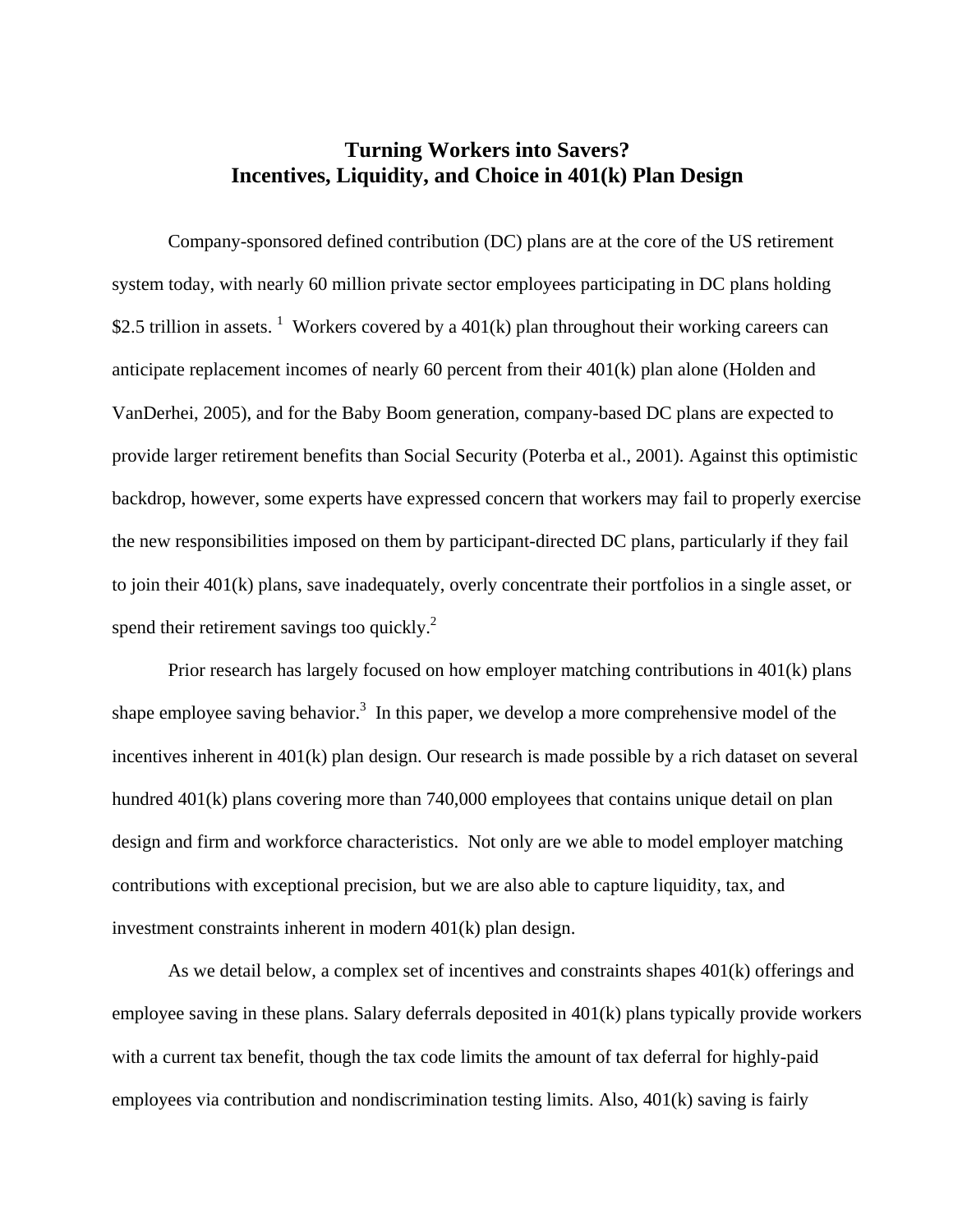illiquid: participants may not deplete their retirement accounts while working for their current employer, and if they do change jobs and spend the money before retirement, they owe income and penalty taxes. Nevertheless many plans offer a loan feature, whereby participants may borrow up to half their plan balance (up to \$50,000) with no tax consequences.<sup>4</sup> Also the typical 401(k) plan offers a restricted set of investment choices, so participants generally face a constrained investment menu compared to retail mutual fund or brokerage accounts. Offsetting this limitation is the fact that employer tend to offer a saving incentive known as the "match;" in practice, these vary from zero to more than six percent of pay, with the median employer offering a match equivalent to three percent of pay.

In this paper, we seek to explain in detail how the incentives embedded in  $401(k)$  plans influence saving outcomes. Specifically, our objective is to measure saving behavior induced by 401(k) plan design features including the structure of the employer match, the presence of loans, and the investment menu design, and to differentiate these effects from saving patterns attributable to workers' own preferences or firm-specific characteristics. Our perspective is that of the plan sponsor, and so our unit of analysis is the 401(k) plan as a whole, rather than individual employees.

Our empirical results are striking. In contrast to previous studies that focused on one or a handful of plans, our much larger cross-plan analysis shows that the incentive effects of employer matching contributions are relatively minimal, particularly for non-highly-compensated workers (tax law defines this group as workers earning less than \$85,000 in 2001). We estimate that in a typical plan, some 60 percent of non-highly compensated workers would participate in a taxdeferred saving plan independent of the employer match; only about 10 percent more would respond to match incentives and join the plan as a result; and the remaining 30 percent or so would fail to participate, despite the availability of an employer match. The failure of many employees to participate is remarkable, given that the most prevalent employer matching formulas offer workers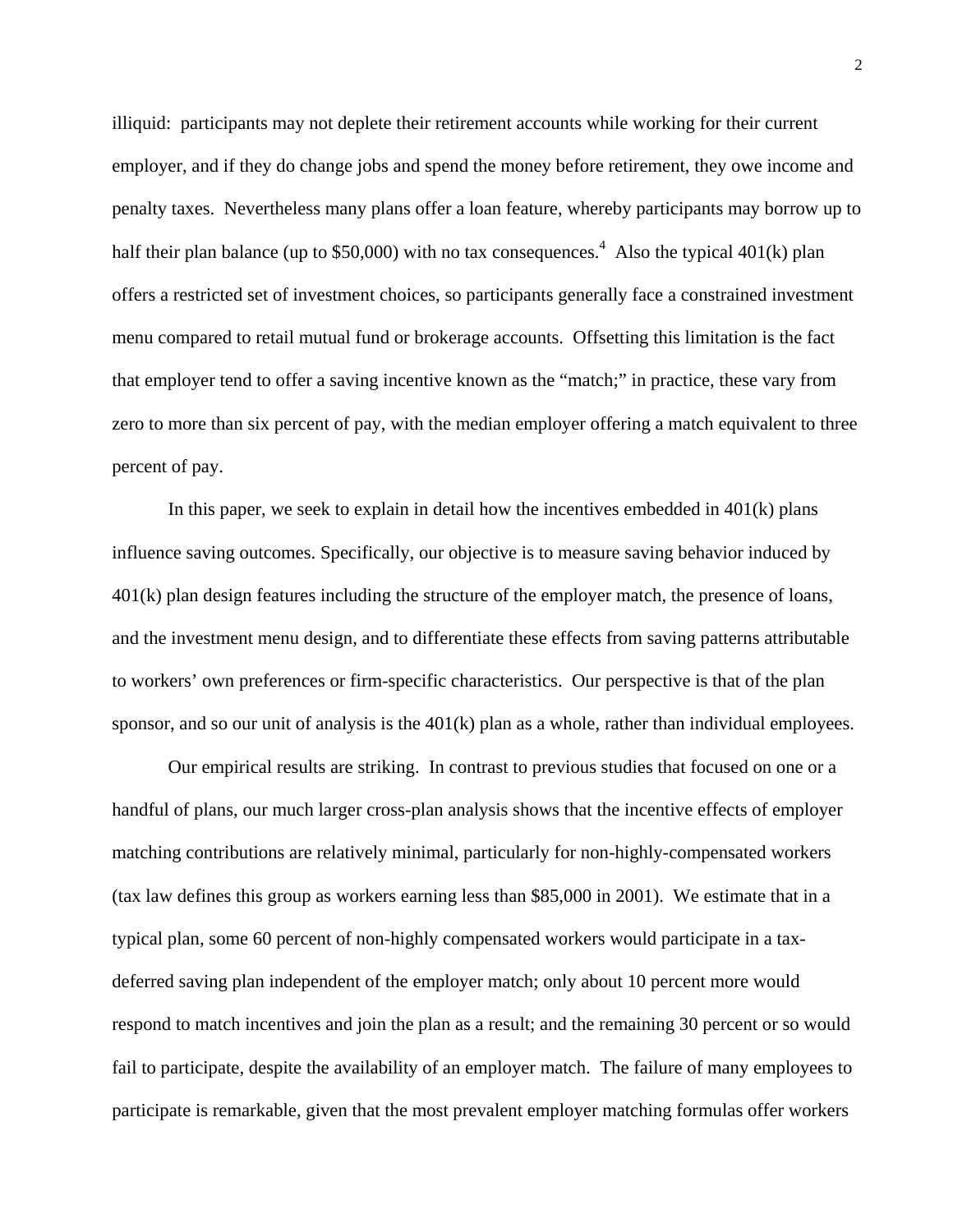an implicit annual real rate of return premium on their contributions of 1-5 percent above the expected return on 401(k) investments. After controlling for differences in employee demographics, we estimate that the average workforce forfeits about half of the company-promised match.

Lack of responsiveness to 401(k) savings incentives does not appear to be attributable to pension plan liquidity or investment menu constraints. While relaxing these constraints can influence behavior, the response magnitudes are second-order and tend to be contradictory. Offering workers a larger choice of investment funds does broaden plan participation, but including more equity funds in the mix discourages participation. Providing greater liquidity through a loan feature has no impact on plan participation, but it does raise plan contribution by about 10 percent among non-highly-paid participants. In all, we conclude that loan and investment constraints are not binding enough to explain why non-participants appear reluctant to join their employer's 401(k) plan.

More broadly, our results imply that matching contributions are of limited usefulness as an incentive to induce many workers to save for retirement. The fact that only 10 percent of eligible workers responds to, and nearly 30 percent fails to respond to, substantial return premiums on contributions underscores the difficulty of expanding retirement saving through such mechanisms. Such contributions can be a useful form of compensation: that is, workers who do participate in their 401(k) plans receive a benefit equivalent to 2% of the employer's wage bill, on average. But matching contributions have a modest effect as an inducement for saving: they do little to turn workers into savers. As a result, policymakers or plan sponsors seeking to enhance the reach of company pension coverage beyond current levels might consider alternative strategies, including automatic enrollment, employer or governmental nonelective contributions, and mandatory retirement plan contributions. Our findings on incentives, liquidity, and investment choice are also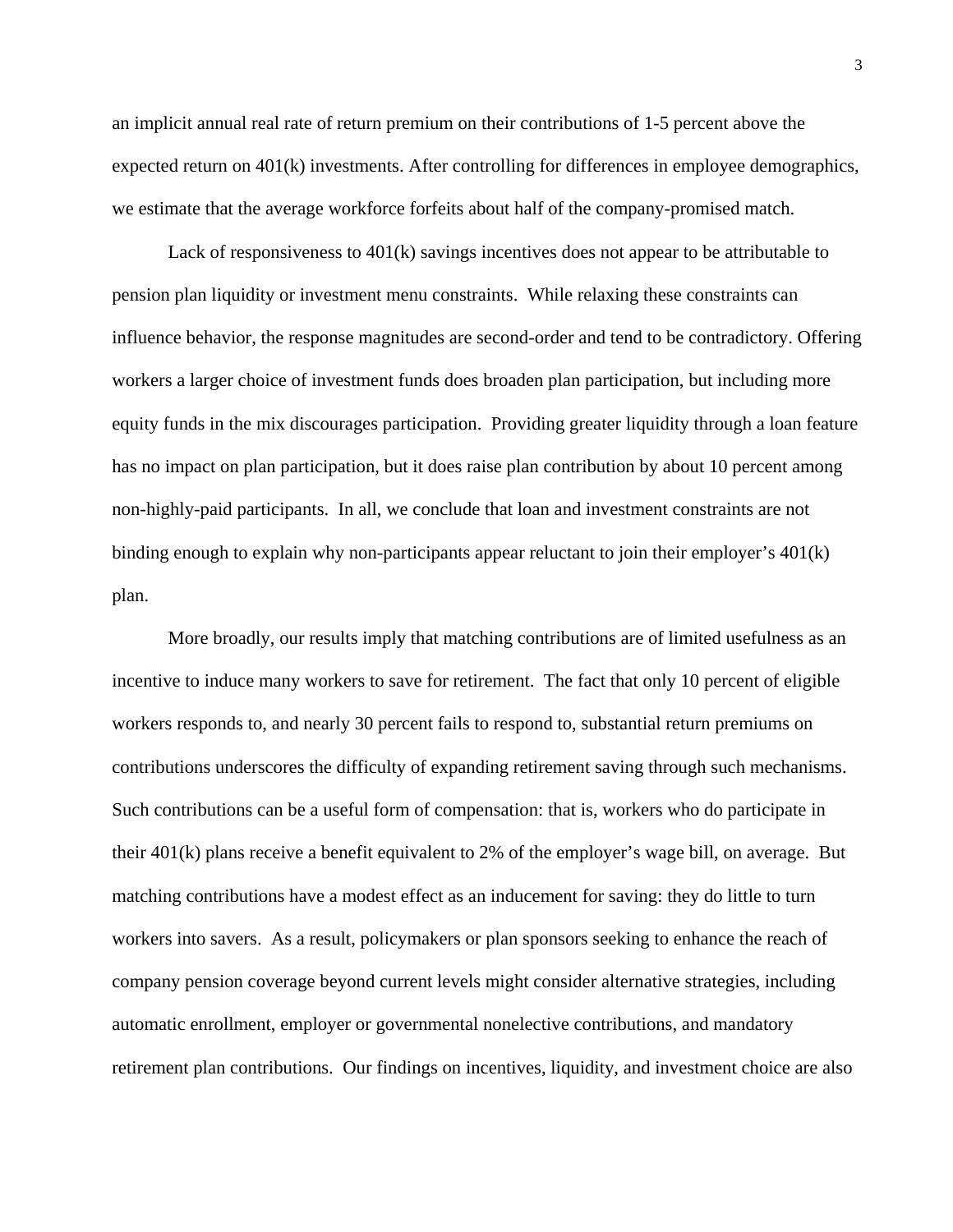relevant when considering possible models for a reformed Social Security system with individual accounts.

In what follows, we first briefly review prior 401(k) research, and then we describe our methodology and data. Next we report on our analysis of the determinants of employee savings behavior, followed by an assessment of employer matching costs. A final section offers conclusions and implications.

## **Prior Research**

Previous studies examining participation behavior in 401(k) plans have found some responsiveness of saving rates to employer matching contributions, yet the results are far from uniform.<sup>5</sup> Various authors report that *introducing a match* (versus having no match at all) boosts plan participation and plan contribution rates, though the estimated magnitude of this effect ranges widely (from a low of 3 to more than 25 percent).<sup>6</sup> These results make sense since, all else equal, offering a match where there was previously no incentive to save should increase the attractiveness of saving in the 401(k) plan. Other studies examine the impact of *increasing an existing match,* and these report more mixed findings.<sup>7</sup> Some show saving increases while others indicate negligible or negative effects.<sup>8</sup> Here the economic intuition is a bit more complex: if an employer raises an existing match by a modest amount, the increase may be too small to have a material effect on saving rates—for example, a small match increase might be insufficient to offset the liquidity and investment costs associated with  $401(k)$  plans. Of course it is possible that raising the match rate could have a negative effect, if employees thought in terms of a target lifecycle saving level.<sup>9</sup>

One drawback of many previous studies is that they had data for only one or a small handful of companies, thus limiting the breadth of plan designs to be studied. These company-specific analyses also lack access to integrated and detailed information on matching, liquidity, and investment menu elements of plan design, and sometimes they lack information on whether other

4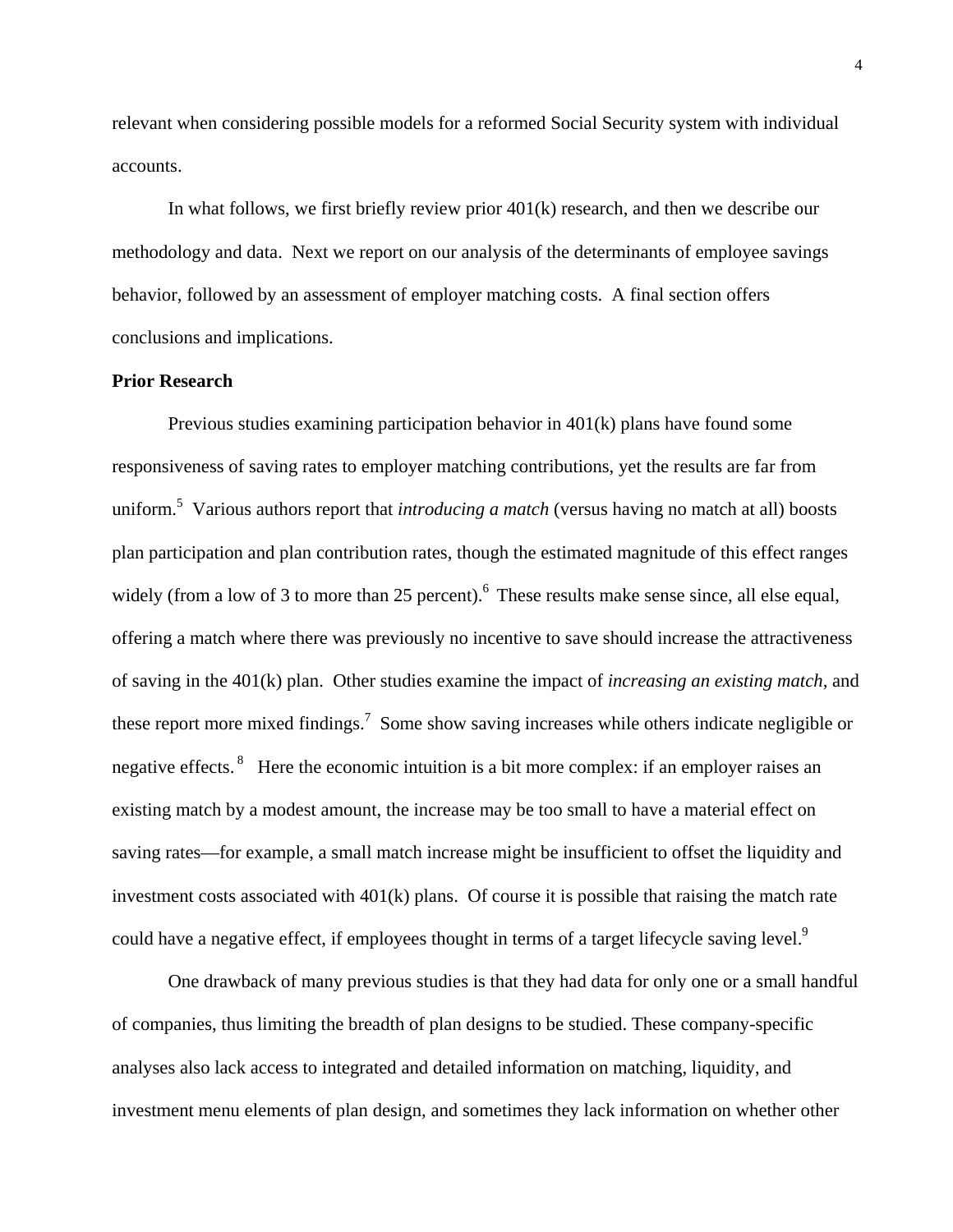retirement plans besides the 401(k) plan were available. Alternatively, researchers using individuallevel survey data (e.g. the Survey of Consumer Finances) have been unable to capture necessary information on plan design, and in particular they lack information about specific match formulas offered. In what follows, we rectify these shortcomings by using a rich dataset containing information on employee and plan characteristics, and we also take proper account of the complex tax rules governing 401(k) plan contributions.

#### **Methodology**

In the US, the employer decision to offer a retirement plan is voluntary, and most privatesector firms with a company-based retirement program offer a  $401(k)$  plan.<sup>10</sup> While firms have substantial flexibility regarding the design of their retirement plans under the US tax code, the key element in the 401(k) plan that the *employee* must first contribute some portion of his salary to the plan—known as the employee's "elective deferral" or "salary deferral amount"—before he is entitled to any matching contribution, if offered. Workers receive substantial tax incentives for saving in these 401(k) plans. Specifically, employee contributions from current wages are taxdeductible up to a legal limit (of \$10,500 in 2001, the year of our data set). Further, employer matching contributions up to specified limits are exempt from current taxation; and all investment earnings on the pension account are compound tax-free until withdrawal (typically later in life when tax rates may be lower). $^{11}$ 

Employees considering whether to join a 401(k) plan must weigh two important constraints. First, by law, 401(k) saving is relatively illiquid, since these assets are generally inaccessible until job change or retirement. Some limited access is available via loans, and participants may typically borrow half their balance with no tax consequences to a maximum of  $$50,000$ <sup>12</sup> In addition, some plans permit employees to make after-tax 401(k) contributions, and participants facing certain financial hardships can sometimes request an in-service withdrawal.<sup>13</sup> Second, employers tend to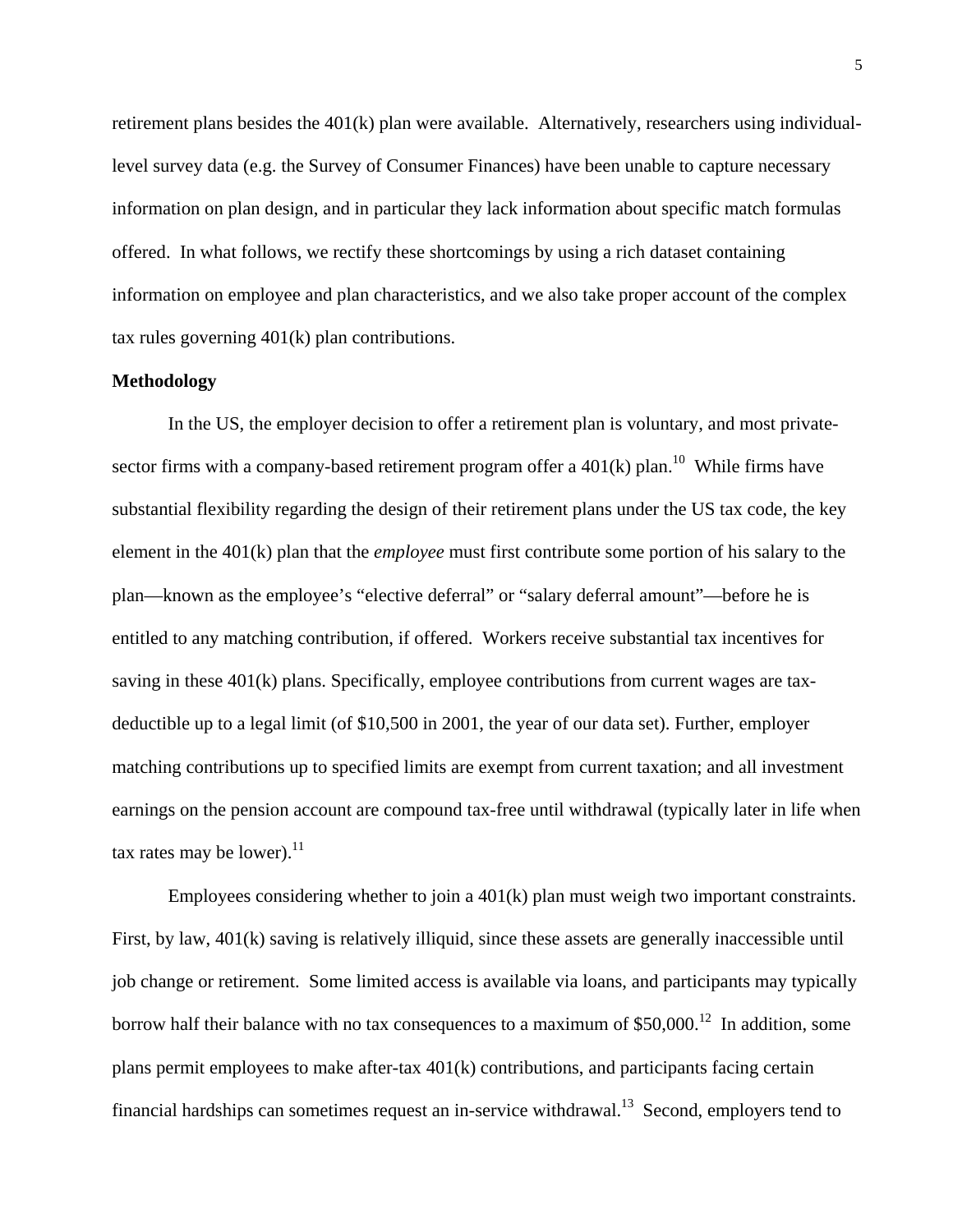limit the 401(k) investment menu: it typically includes a dozen or so funds, which is clearly smaller than all possible retail mutual fund or brokerage account offerings.<sup>14</sup>

Another factor influencing employee contributions is that 401(k) plans are subject to a complex set of tax rules that limit plan contributions by highly-paid employees. Section 402(g) of the Internal Revenue Code (IRC) constrains employee contributions to a 401(k) plan: in 2001, the year for which we have data, the cap was \$10,500 per year. This rule effectively censors plan saving rates for higher earners: for instance, in 2001, a participant earning \$150,000 had a maximum possible plan saving rate of seven percent (\$10,500 divided by \$150,000), while a participant earning \$1 million had a maximum possible plan saving rate of about one percent of pay.<sup>15</sup> Retirement plans are also subject to nondiscrimination testing (NDT) rules for employee pretax elective deferrals.<sup>16</sup> To implement these rules, a plan sponsor must divide eligible workers into two groups: highly compensated employees (HCEs, earning \$85,000 or more in 2001) and nonhighly compensated employees (NHCEs, or those earning below \$85,000 in 2001). In the most common situation, the HCEs' plan contribution rate may not exceed that of the NHCEs by more than two percent.<sup>17</sup> Moreover, when calculating plan saving rates under the NDT rules, the employer can only count pay subject to the Section 401(a) definition of compensation, which caps the maximum level of annual pay considered for retirement plan purposes (\$170,000 in 2001). Consequently an employee earning \$1 million and contributing \$10,500 would have an *actual plan contribution rate* of just over one percent (\$10,500 divided by \$1 million), but his plan saving rate *for federal tax purposes* would be 6.18 percent (\$10,500 divided by \$170,000).

The practical effect of these rules is that individual employees' potential plan saving rates are constrained by what their co-workers do. As the number of HCEs contributing the maximum allowable level rose, saving rates for the HCE group would converge toward 6.18 percent for federal tax purposes (in 2001). Accordingly, such an employer would need to encourage the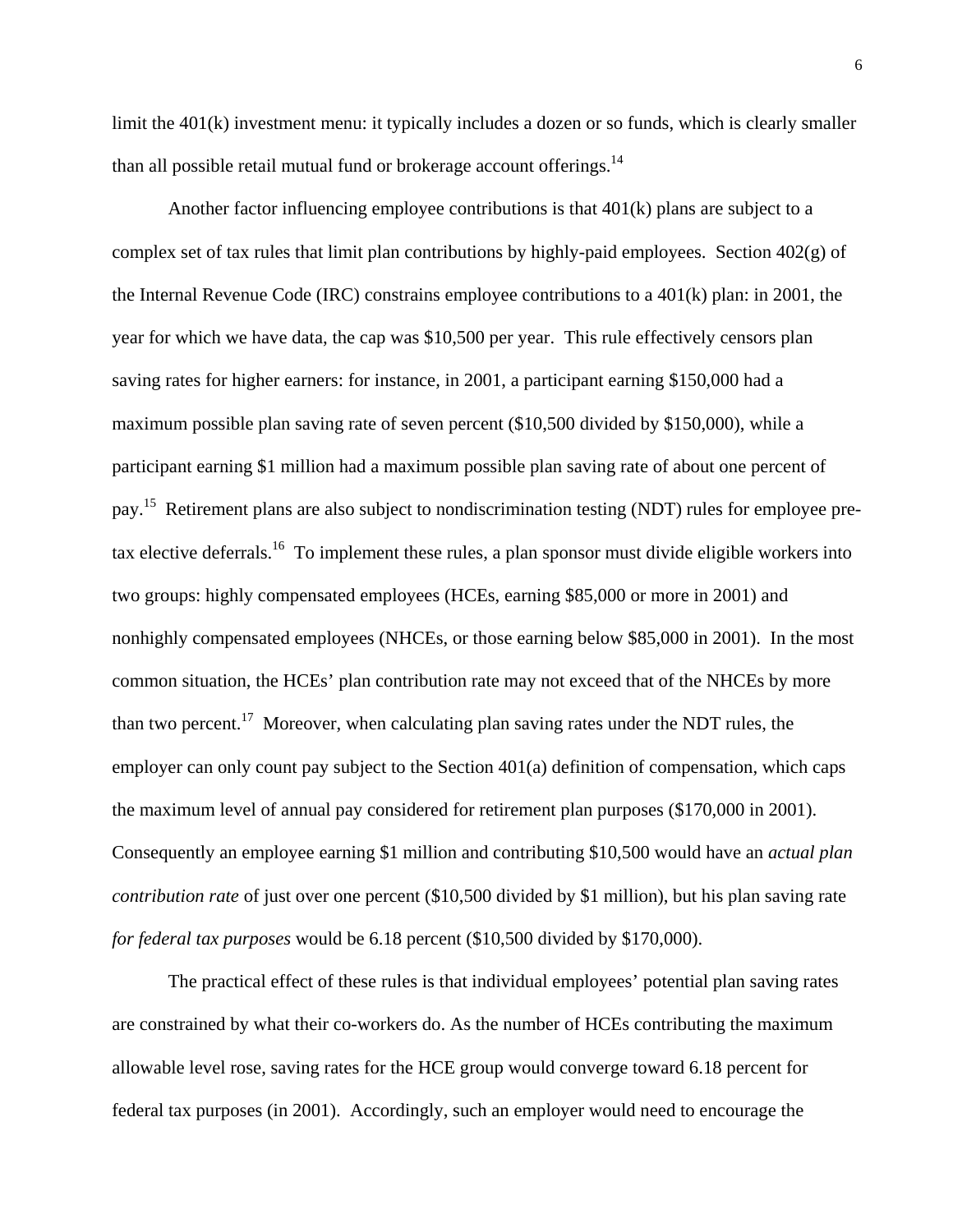NHCEs to save at least 4.18 percent of earnings (two percent less than the HCE threshold of 6.18 percent) in order to comply with nondiscrimination testing. Further, some employers would need to boost NHCE saving rates above 4.18 percent, as not all HCEs contribute the maximum \$10,500 per year. In the end, if many NHCEs failed to join the plan (i.e., their plan deferral rate was zero percent), it would become difficult to satisfy this criterion, and the plan is said to "fail" testing. Employers in that case will typically limit contributions by the highly paid (to an amount below \$10,500) in comply with the rules. $^{18}$ 

The relevant details must be captured in any model of 401(k) participation and savings patterns. A first model, summarized in Equation (1) below, does so by linking employee saving patterns to several sets of explanatory variables: (1) a vector of plan design features  $(PD_i)$ , including the design of the match, features of the investment menu, and pre-retirement money access methods such as loans; (2) a vector of worker characteristics (EE *i*), which captures employees' taste for saving independent of plan design; and (3) a vector of employer-level variables (*ER j*) including plan size, the industry of the plan sponsor, and the presence of other types of retirement plans:

$$
EEBehavior = \beta_0 + \beta_1 \cdot PD_j + \beta_2 ER_j + \beta_3 \cdot EE_i + \varepsilon_1 \quad (1)
$$

This formulation allows us to distinguish the impact of features of the 401(k) plan design, versus the saving patterns attributable to employee characteristics and features of the sponsoring firm. To capture the impact of the key tax limitations, we evaluate plan participation and plan contribution rates for NHCEs and HCEs separately.

A second model examines employer expenditures for 401(k) matching contributions, taking into account the fact that the actual cost paid by the employer (as opposed to the promised match) depend on actual employee saving at each firm.<sup>19</sup> The dependent variable of interest in Equation (2) is therefore the employer's actual match cost as a percentage of pay (*ERContrOverComp).* We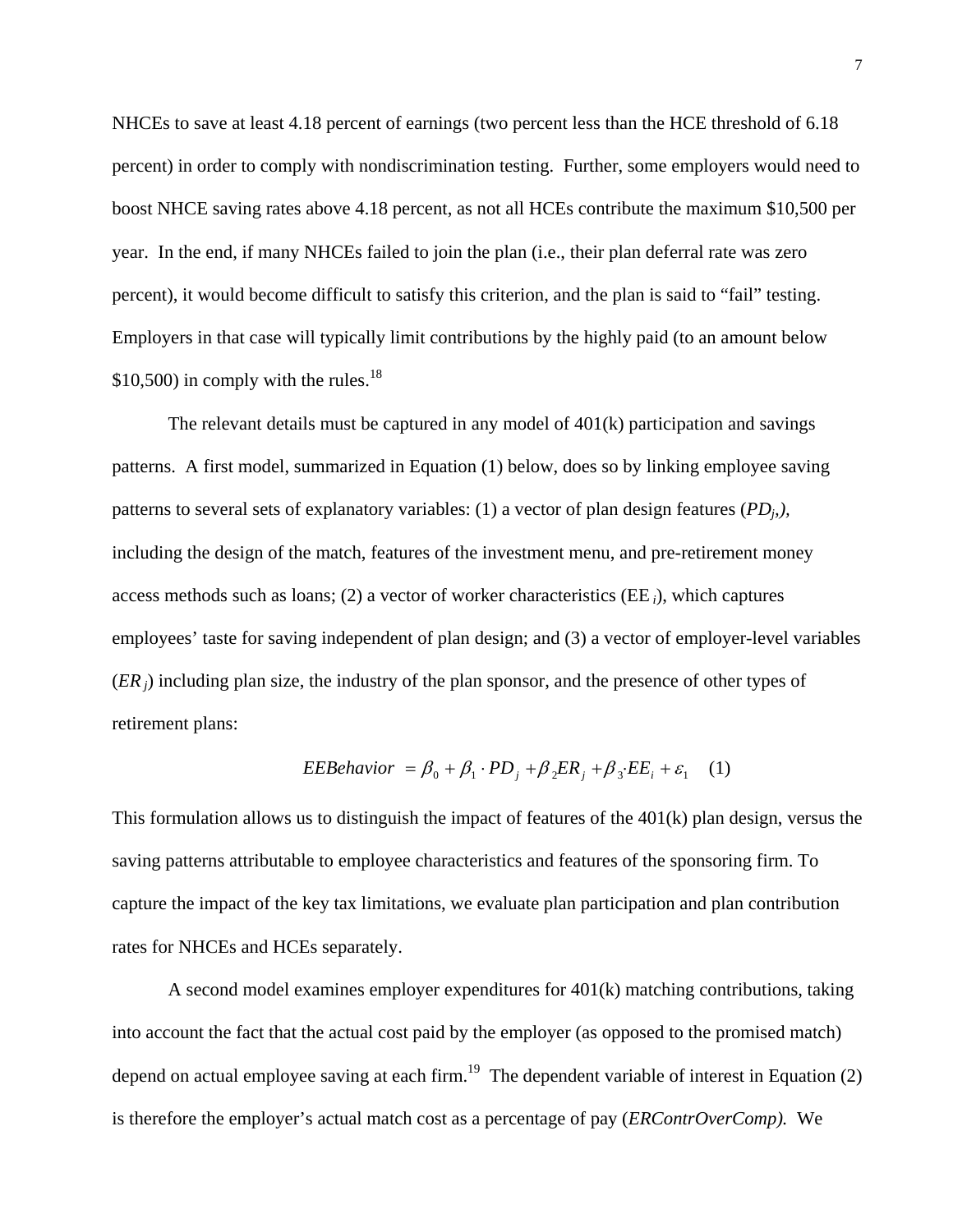examine how this actual cost varies according to plan design elements (*PD<sub>i</sub>*,), worker characteristics (EE *i*), and employer-side variables (*ER j*):

$$
ERContrOverComp = \lambda_0 + \lambda_1 \cdot PD_j + \lambda_2 ER_j + \lambda_3 \cdot EE_i + \varepsilon_2 \quad (2)
$$

#### **Descriptive Statistics**

Our analysis of  $401(k)$  plan design draws on a unique and rich set of administrative records for 507 401(k) plans, obtained from Vanguard for the 2001 plan year.<sup>20</sup> Each plan record includes information on important design features including the employer's match formula, features of the plan's investment menu, the presence of other retirement plans (such as a defined benefit or other DC plan), and indicators of participant access to plan accumulations prior to retirement. We also obtained records on the more than 740,000 employees in the firms offering these plans; these data included workers' age, sex, job tenure, annual salary, plan participation, plan contribution amounts, and asset and contribution allocation information.<sup>21</sup>

The mean employer in our sample (see Table 1) is a mid-sized firm with about 1,500 employees; some 82 percent offered a match for employee 401(k) plan contributions. <sup>22, 23</sup> Matching formulas range from zero (18 percent of plans) to very generous matches of more than dollar-fordollar on at least six percent of pay (for two percent of plans). Panel A shows that the median match by firms offering a match is 50 cents per dollar on the first six percent of employee contributions, confirming Papke's earlier result (1995). But we also find that employer match patterns are extremely *nonlinear*: the average firm matches an average of 55 cents per dollar the employee contributes on his first three percent of salary; 37 cents per dollar on his next three percent of pay; and only five cents per dollar for his next two percent of pay. There is also substantial variation in the so-called "match cap," which is the amount the employee must deposit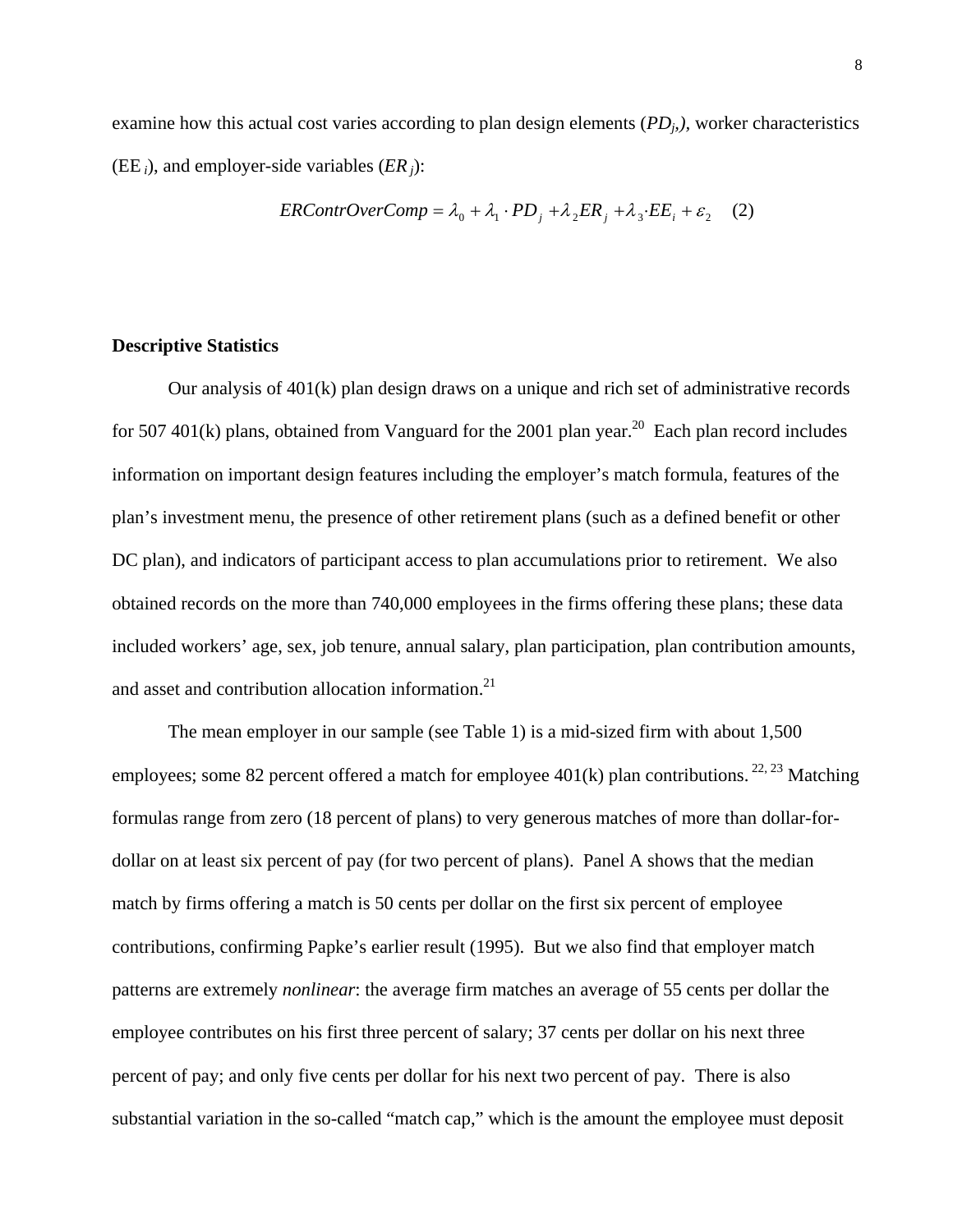to obtain the largest possible employer subsidy: the mean is around five percent of pay, while the median is six percent.

## *Table 1 here*

The most common formula provided is a *single-tier match formula,* such as \$0.50 on the dollar to six percent of pay. Another 11 percent of the plans offers a *multi-tier formula,* where the employer offers a higher incentive on the first level of pay (such as 100 percent on the first two percent of employee contributions) and a lower incentive on subsequent levels of pay (such as 50 percent on the next two percent). The nonlinearity of 401(k) matching contributions is captured in Figure 1, which summarizes the match rate and tier for the single-tier formulas in our data file. *Figure 1 here* 

It is useful to divide these highly nonlinear 401(k) match formulas into an *incentive element*, reflecting how much the employee is rewarded per dollar contributed, versus a *liquidity element*, indicating how much compensation the employee must "tie up" in the 401(k) plan in order to receive the entire employer incentive payment. Accordingly we define a variable *Match\_f3* that indicates the value of the employer's matching contribution on the first 3 percent of pay contributed by the employee (i.e., from 0 to 3 percent); *Match\_n3* captures the rate on the next 3 percent of pay (i.e., from 4 to 6 percent of pay); and *Match\_n2* reflects the value of the match on an additional 2 percent of pay (i.e., over 6 and up to 8 percent of pay). Another variable, *EEReqContr4 MaxMatch,* captures how much the employee must contribute to receive the maximum subsidy from the employer. For example, in a tiered formula that paid dollar-for-dollar up to two percent of pay, and 50 cents per dollar from 2-4 percent of pay, the maximum required employee contribution is four percent. For the single-tier match plans, Figure 2 shows the maximum amount employers promise in the form of matching contribution. About one-third of all plans promises to provide less than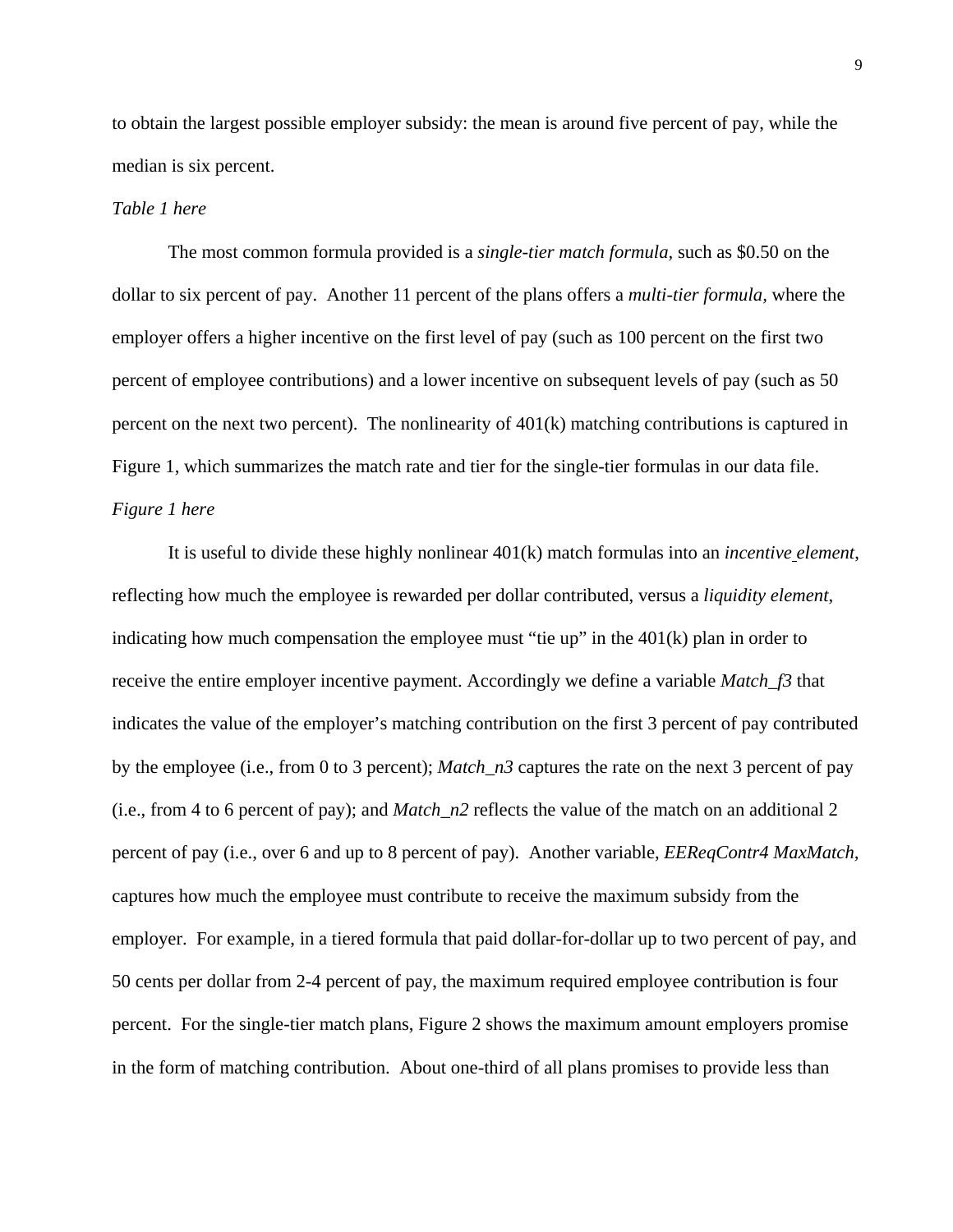three percent of pay; about one-third offers exactly three percent; and about one-third, more than three percent.<sup>24</sup>

## *Figure 2 here*

Looking across the 507 plans in the sample, we note that they offer an average of 12.6 investment choices in their plan menus; 19 percent offer employer stock as an investment choice; and two-thirds of the investment options are equity funds. In terms of pension liquidity, the overwhelming majority of the plans (85 percent) offer a loan feature, while one quarter permits after-tax contributions. As noted earlier, the sponsoring firm may also offer other retirement plans along with the  $401(k)$  plan. Table 2 indicates that the  $401(k)$  plan designs fall into three broad categories: firms offering 401(k) plans alone (some 39 percent of plans); firms offering 401(k) plans accompanied by another DC plan such as a money purchase, profit-sharing, or ESOP plan (28 percent); and firms providing 401(k) plans paired with some form of DB plan (34 percent of plans).25 (This variation in plan design suggests that it is too simplistic to describe the historic trend in private pension provision as a shift from DB plans to 401(k) plans.)

#### *Table 2 here*

A summary of employee characteristics for the more than 740,000 workers in our full sample appears in Table 3. Across plans, the average participant in the average plan is male, is nearly 43 years of age, earns \$63,900 a year, and has spent almost nine years on the job. The average plan participation rate is  $77$  percent,<sup>26</sup> with contribution rates for those saving in the plan amounting to 6.8 percent of pay; the average  $401(k)$  account balance is \$54,400.<sup>27</sup> An important finding is that, although the typical employer-promised match is three percent of pay, the cost of this match to the median employer is actually only two-thirds this value, or 1.9 percent of pay. In other words, workers forfeit much of the match because they fail to participate in their plans (63 percent of 1.1 percent, or 0.7 percent of pay), or because they fail to save at a rate needed to earn the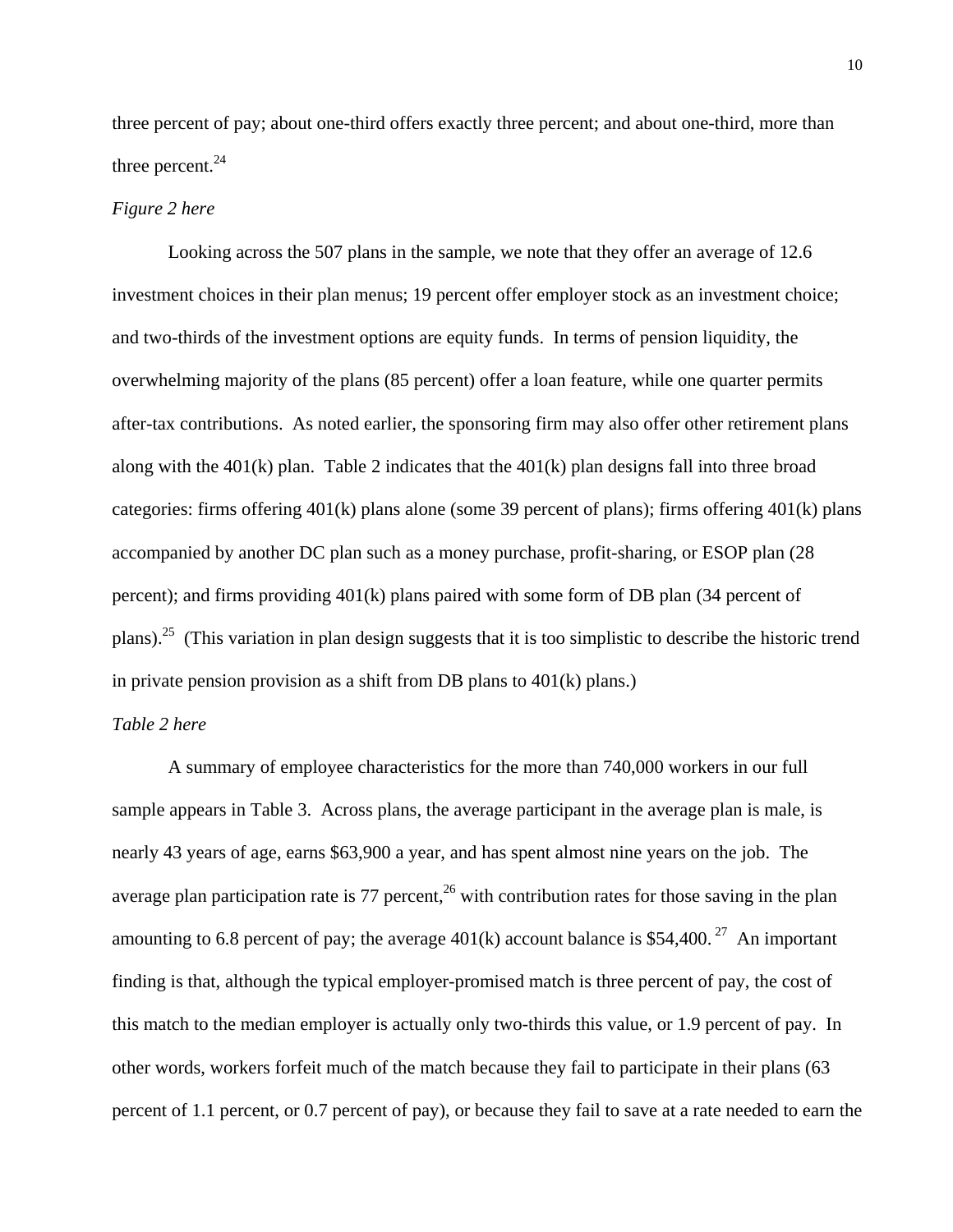full employer match (37 percent of 1.1 percent, or 0.4 percent of pay).<sup>28</sup> In terms of investment decisions, employees contribute 74 percent of their new money to equity funds, and 14 percent to company stock. The average participant avails himself of only 3.5 of the investment choices in his pension portfolio, versus the 12.6 funds offered. About one-quarter of participants in the average plan is registered to use the Internet to manage their accounts in 2001; 15 percent have a loan outstanding.

#### *Table 3 here*

One invaluable attribute of the plan-level data is that we can compute with some accuracy what fraction of the covered workers falls into the highly compensated employee group under federal nondiscrimination testing rules. In the average plan, almost one-fifth (19 percent) of participants are highly compensated employees who differ in important ways from their NHCE counterparts. Table 3 shows that HCEs have substantially higher account balances, are older, are longer-tenured, and predominantly male. As expected, HCEs participate at much higher rates in the 401(k) plans than do NHCEs (91 vs 74 percent). However, HCEs contribute at roughly the same rate of pay as NHCEs (6.8 vs 6.9 percent), reflecting the impact of federal contribution limits. In the dataset, HCEs control about 41 percent of the 401(k) assets in the average plan though they represent 19 percent of participants. In terms of investments, HCEs contribute slightly more to equities (79 vs 73 percent); they use the web more frequently to manage their accounts (42 vs 23 percent); and they are somewhat less likely to take a loan (11 vs 15 percent).

 Table 3 also indicates how many employees are subject to other pension tax limits. More than one-tenth (11 percent) of participants in the average plan were at the  $402(g)$  limit of \$10,500 for pre-tax 401(k) plan contributions (in 2001). But this average conceals important cross-group differences: 41 percent of the highly compensated employees are at the limit, while only three percent of the non-highly compensated are thus constrained. We are also able to estimate that 10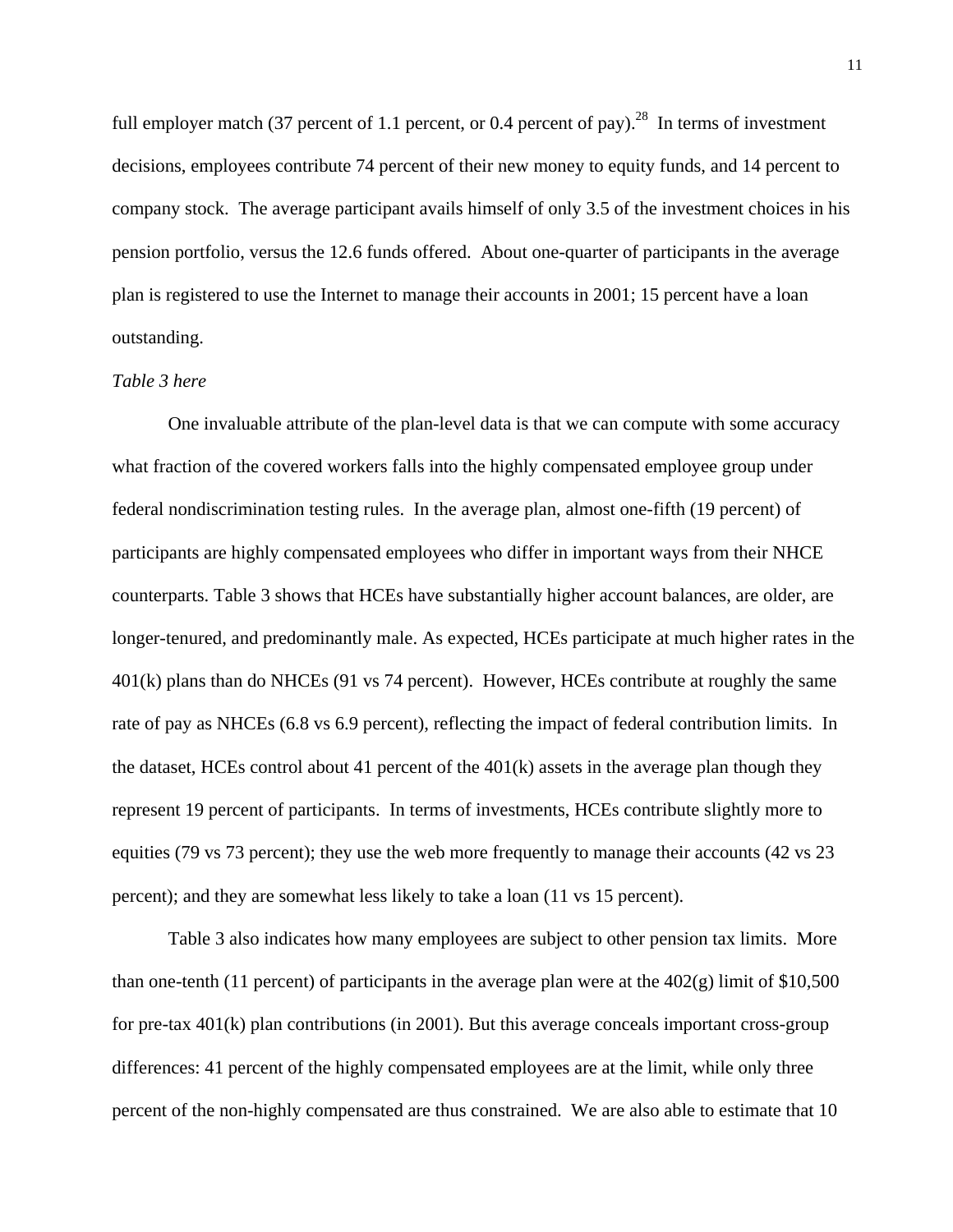percent of plans are subject to employer-imposed NDT caps (these "caps" influence only 1.2 percent of HCEs in our entire sample). Finally, we estimate that about 6 percent of participants in the average plan are subject to either the Section 415 limit (25 percent of pay or \$35,000) limit or any other plan-specific limit.

#### **Multivariate Empirical Analysis**

 Next we report results of the multivariate analyses of 401(k) saving behavior and employer match costs. Table 4 summarizes results for employee saving patterns, where a key finding pertains to match design. Specifically, a larger match on the first three percent of pay and a higher match threshold has a significantly positive impact on the fraction of NHCEs participating in the plan (col. 1). There is some support for this in previous studies.<sup>29</sup> Yet the magnitude is not large: each \$0.10 increase in the match rate raises the NHCE participation rate by 0.8 percent points (i.e., from 77 percent to 77.8 percent). Further, among the NHCEs, participation incentives dwindle between 3 and 6 percent of pay, and it turns negative on matches above six percent of pay. These results suggest that the match incentives are designed mainly to satisfy nondiscrimination testing requirements. As noted above, HCEs save up to federal tax rule limits, converging on 6.18 percent (as the number of HCEs earning \$170,000 and saving \$10,500 increases), and so required NHCE contributions would be in excess of 4.18 percent to comply with federal nondiscrimination testing rules.

#### *Table 4 here*

Another finding relates to the impact of investment constraints on plan participation. Offering a larger investment menu encourages more NHCEs to participate but at a declining rate. Indeed participation appears to peak when the employer offers 30 funds, falling after that [-1.177/(-  $0.02*2$ =30]. It is interesting that offering more funds has a powerful positive effect on the fraction of HCEs saving at the maximum allowable limit. This controls on the mix of funds offered, which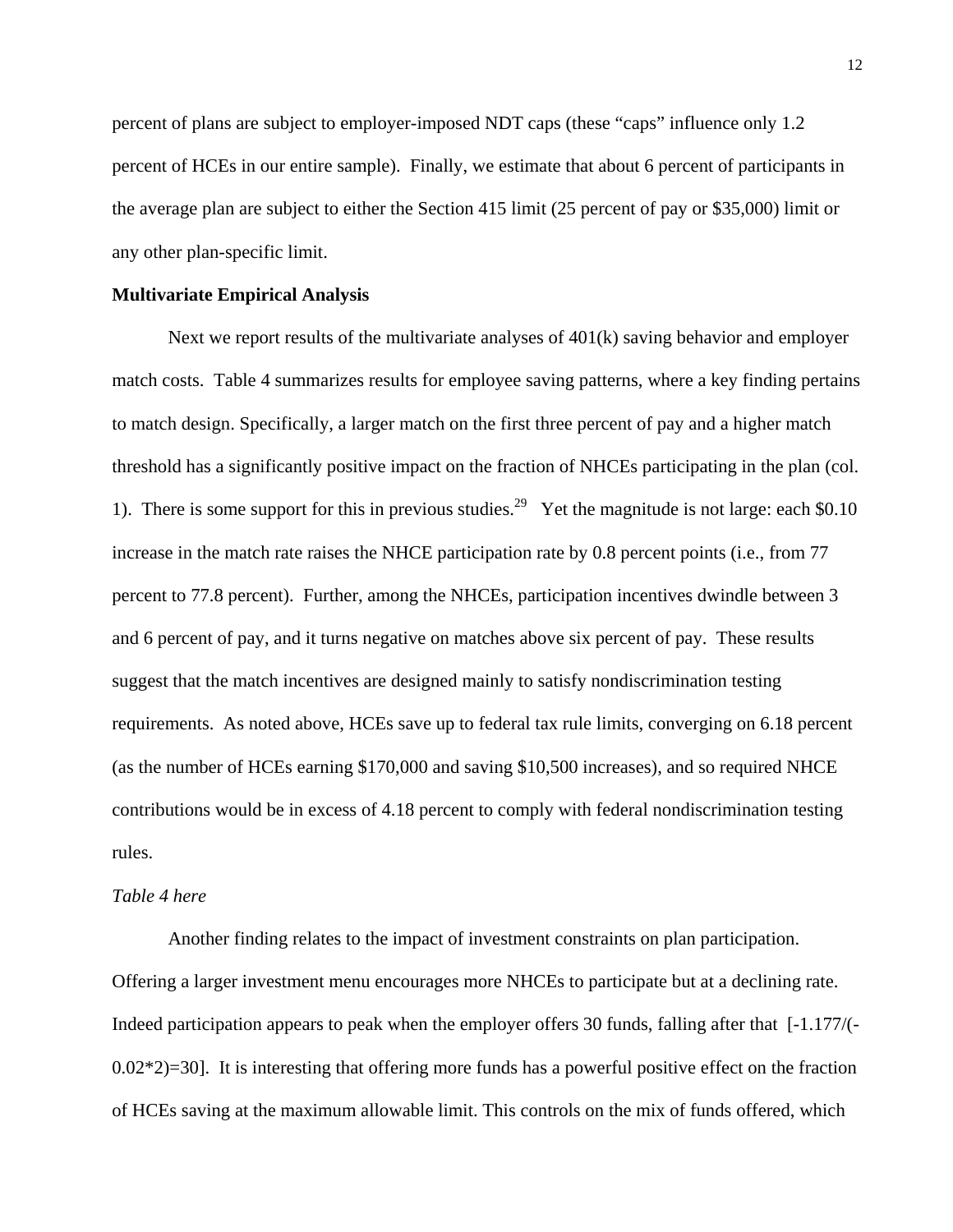also has an interesting independent effect. Specifically, if the investment menu includes a larger share of equity funds, this is associated with *lower* NHCE participation, and the effect is relatively powerful: if the proportion of stock funds rises by 10 percent, the participation rate of NHCEs falls by 1.62 percentage points. In effect, NCHE participants exhibit not only "choice overload" as suggested by Jiang and Iyengar (forthcoming), but also "equity fund overload."

Factors influencing the level of plan contributions are also interesting. As the match generosity rises (in particular, on the first three percent of pay), NCHE contribution rates fall, as if employer matching substituted for employee contributions.<sup>30</sup> Plan contribution rates are also very sensitive to the relaxation of liquidity constraints: the presence of a loan, while not associated with plan participation, does raise plan contribution rates by 10 percent (consistent with Munnell et al., 2000, and Holden and VanDerhei, 2001). It is also interesting that allowing employees to make after-tax contributions reduces pre-tax contributions. $31$ 

These marginal effects are summarized in Table 5 and Figure 3, where we display combinations of NHCE participation and contribution rates as a function of matching contributions (holding demographics and firm characteristics at their sample means). The most striking finding is the small variation in predicted plan participation due to changes in the match design (Table 5 Panel B, and Figure 3 Panel A). The empirical model implies that roughly 60 percent of NHCEs at the typical firm would join their 401(k) plan regardless of the presence of a match. Plan participation would be estimated to rise over a narrow range, by 5-15 percentage points, responding to a range of match offerings, from a modest (\$0.25 per dollar on the first three percent of pay) to a very generous match (\$1.00 per dollar up to six percent of pay). At the modal promised employer match (\$0.50 per dollar on six percent), nearly 30 percent of the NHECs fails to participate in the employer's plan; even with a generous match, more than 20 percent still fails to join. In terms of plan contributions, we find that more generous matches are associated with small declines in NHCE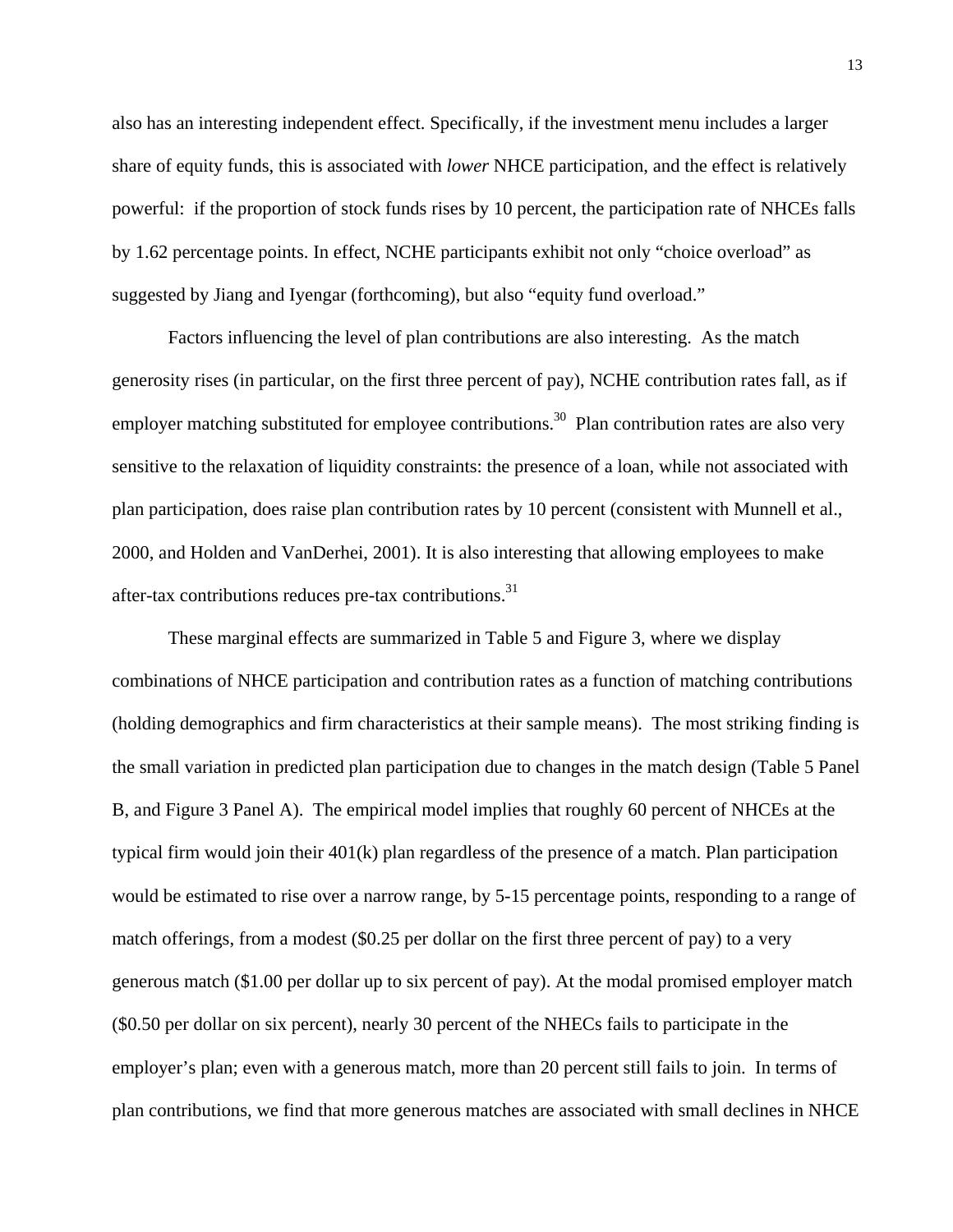contribution rates (Table 5 Panel C, and Figure 3 Panel B). By contrast, the positive effect of a loan on contribution rates is much more pronounced.

#### *Table 5 and Figure 3 here*

Another way to assess the plan participation results is to estimate the implicit return that employees forfeit, when they fail to take advantage of the employer match provided in the 401(k) plan. For example, an employee who contributed \$1 to a 401(k) and earned a 4 percent real return over 30 years, could anticipate \$3.24 in retirement assets from this contribution. If she also received \$1 in matching employer contributions for this \$1, her balance would instead to \$6.48 at retirement. In other words, had she not received the match, she would have had to earn a real return of 6.4 percent on her contributions—2.4 percent per annum real above the 4 percent baseline—to attain the equivalent amount of retirement saving.

More generally, the implicit return on the employer match over *n* years is that rate *r* that equates the present value of employee contributions, to the present value of the employee's account balance at retirement including both employee and employer contributions.<sup>32</sup> Figure 4 summarizes the results. For companies where no employer match is offered, the expected return on the employee's contributions is the assumed to be the real rate of return on 401(k) investments, four percent. Alternative match designs ranging from \$0.25 on the dollar on three percent of pay, up to \$1.00 per dollar on six percent of pay, the implicit rate of return on employee contributions ranges from 4.7 percent to 9.5 percent. In effect, participants who do join the plan solely due to the match must expect require a premium greater that the four percent benchmark return, ranging from 0.7 to 5.5 percent depending on the plan.<sup>33</sup>

#### *Figure 4*

Overall, then, in a typical 401(k) plan, only 10 percent of non-highly compensated workers are induced to save in the plan, and 30 percent fail to join the plan at all, based on company-offered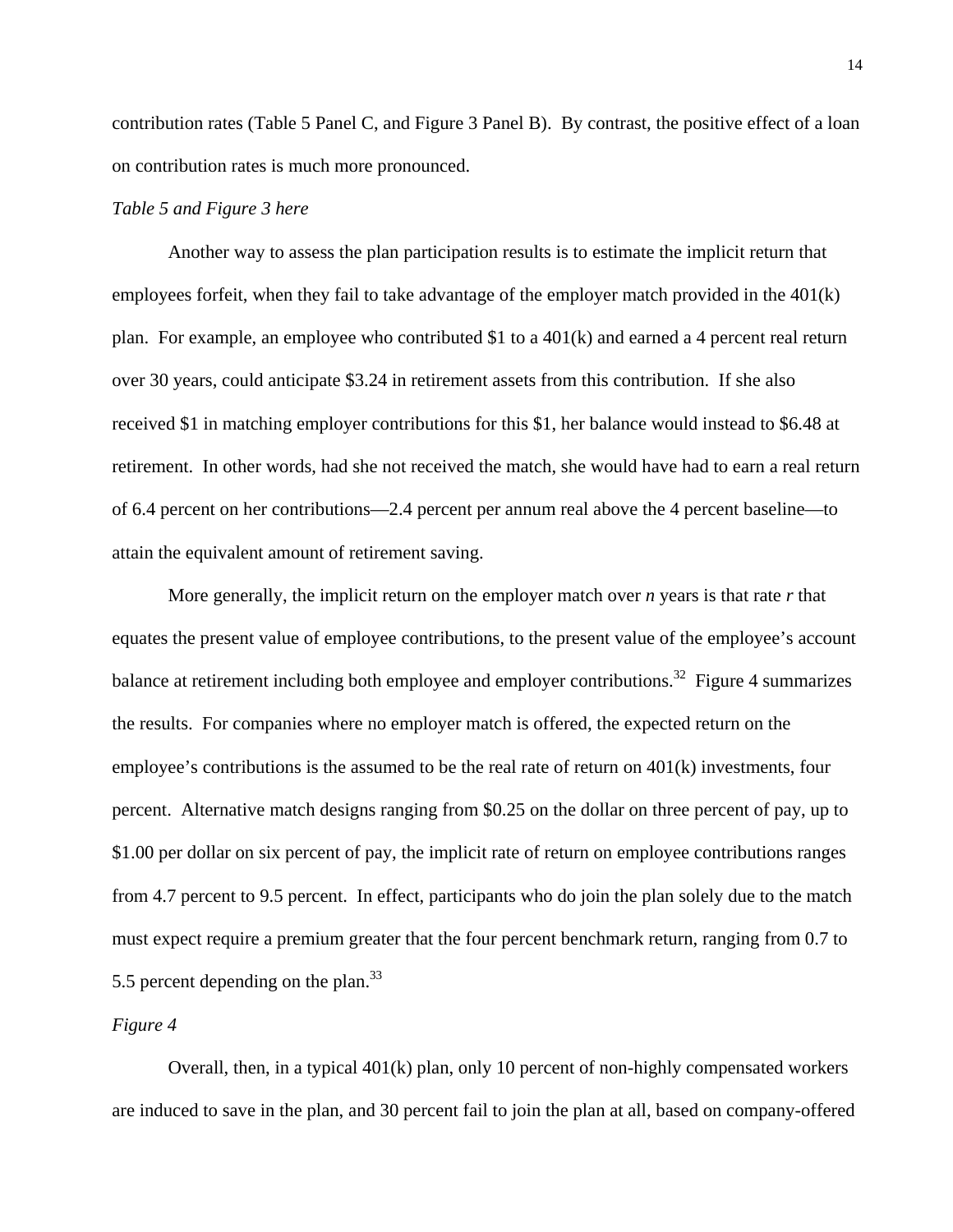incentives that grant a substantial 1-5 percent premium over expected market returns. Such indifference to retirement saving cannot be explained by liquidity constraints, inasmuch as relaxing liquidity constraints via a loan feature has no effect on participation rates among the non-highly paid and increases contribution rates for participants by only 10 percent. Nor are investment restrictions a strong explanation, since expanding investment choice has a two-edged effect, increasing participation generally but also inducing some degree of choice overload. Thus we are left with a strikingly strong level of savings aversion, apparently quite resistant to substantial economic incentives.

Evidence regarding the cost of employer matching contributions appears in Table 6, where we see that actual employer expenditures as a percent of the employer's total wage bill are linked to match design, not surprisingly. More generous match rates on the first three and the next three percent of compensation (*Match\_f3* and *Match\_n2)* are associated with higher employer match costs. Offering a loan has a small effect: loans raise employee contributions at the margin, and so they imply that more plan participants receive a larger matching contribution. Marginal effects, summarized in Table 7 (Panel A), show that small changes in match rates can raise costs by 8-12 percent. Adding loans raise employer match outlays by 15 percent.

#### *Table 6 and 7 here*

 As noted earlier, the typical plan has a promised match rate of three percent but this costs the employer only two percent of pay, due to the failure of employees to maximize plan saving. In effect, employees forfeit about one-third of promised retirement compensation. It is worth noting that companies with higher-paid workforces are also those which generally pay higher matching contributions (c.f. Mitchell, Utkus and Yang, 2005), and higher-paid employees are also those who tend to save and participate at higher levels. The overall result, then, is that higher-paid workers capture a larger retirement subsidy than lower-paid employees.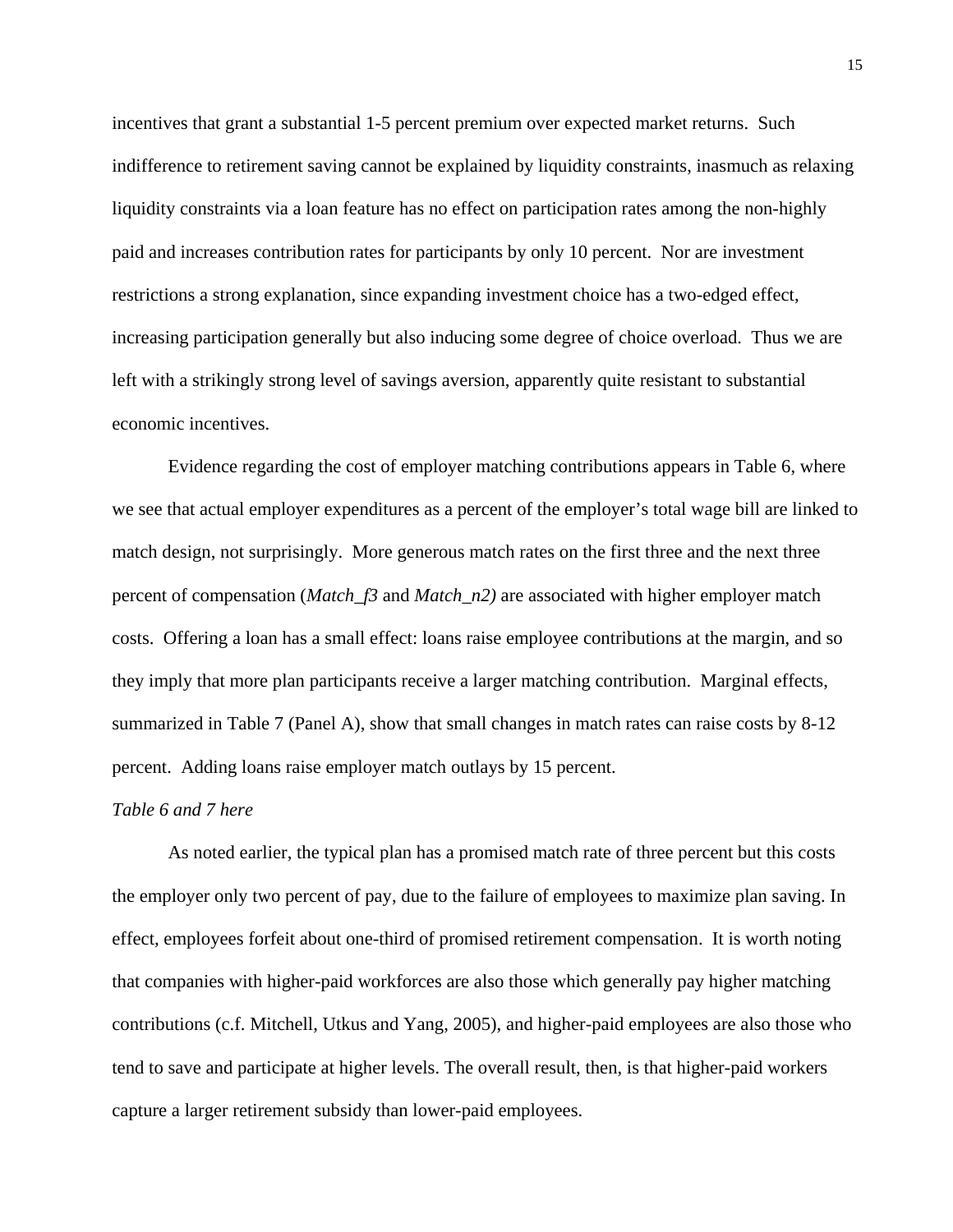Next we summarize estimated employer costs across several match designs, controlling for the tendency of better-paid workers to receive and take advantage of better match offers. Results appear in Table 7 (Panel B) and Figure 5. Forfeited compensation ranges from 66 percent of the smallest promised match (\$0.25 on the dollar on 3 percent of pay) down to 42 percent of pay for a very generous match (\$1 per dollar on 6 percent of pay). Controlling for cross-plan compositional differences, the average amount of forfeited pay is 50 percent of the match – in essence, the pure cost of forfeited retirement compensation. Of the half of retirement compensation that employers do end up paying, two-thirds is attributable directly to the offered match, while another third is attributable to the higher employee saving triggered by the loan feature.

#### *Figure 5 here*

#### **Implications and Conclusions**

Our unique new data set on more than 500 plans permits a detailed examination of the complex set of incentives embedded in 401(k) pensions. The results show that matching contributions have only a minimal influence on workers' decision to join the 401(k) plan, inducing only 10 percent of eligible workers in the typical plan to participate. Despite matches providing substantial implicit real return premiums on employee contributions, 20-30 percent of eligible workers still fail to join their employers' plans. After adjusting for variations in employee demographics at the plan level, we conclude that workers effectively forfeit half of their promised retirement compensation due to not maximizing the match. These results highlight how daunting it is to incentivize retirement saving using matching efforts. We also show that the liquidity and investment constraints inherent in these plans have only modest influences on plan participation and saving rates.

Our findings are suggestive for employers and policymakers. They indicate, first, that taxmotivated matching contributions in 401(k) plans are a crude way to build broad-based engagement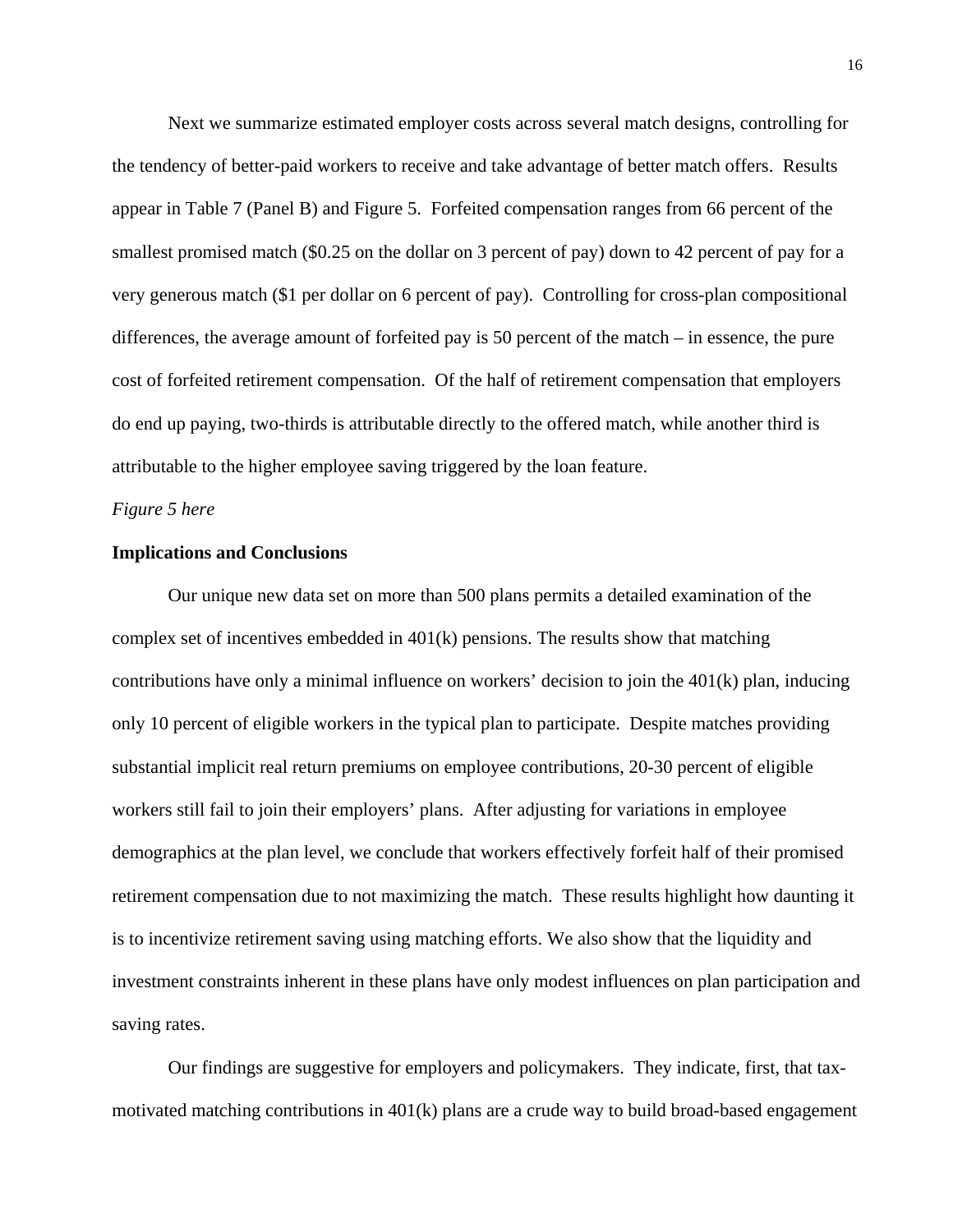in retirement saving plans. Those who seek to enhance retirement security among low-income and low-tenured populations might consider alternatives to matching contributions in 401(k) plans. Options include automatic enrollment (c.f. Madrian and Shea, 2001), non-elective contributions by employers or the government, and mandatory retirement plan contributions. Reframing enrollment as a negative election encourages 401(k) saving regardless of the firm-specific match incentive, and it also induces retirement saving regardless of specific predilections. It is also worth nothing that the same objective can be achieved if employers simply made nonelective contributions for all workers, thus substituting corporate retirement saving preferences in place of employees' weak tastes for saving. Mandatory retirement system rules in Singapore and Australia create uniform retirement saving patterns independent of firm-, employee- or plan-specific characteristics.

Second, plan sponsors should be aware that investment menu design and loan features have mixed effects on employee saving behavior. Menu design appears to have its greatest influence on plan participation, but it still represents a tension between two competing forces: more choice expands participation, but too many complex choices lead to "choice overload." Striking a balance between choice and complexity remains important for corporate pension sponsors, public sector employers, and Social Security designers of any individual investment accounts program. We also confirm that liquidity is valuable in raising pension contribution rates. But the fact that relaxing investment and liquidity constraints in 401(k) savings has such minor effects underscores our broader finding on saving incentives. The challenges of encouraging additional 401(k) saving do not appear to be mainly associated with investment or liquidity constraints embedded in such programs. Rather, they are more closely linked to workers' weak tastes for saving and their inability to fully exploit complex 401(k) plans, making them relatively immune to saving incentives offered by their employers.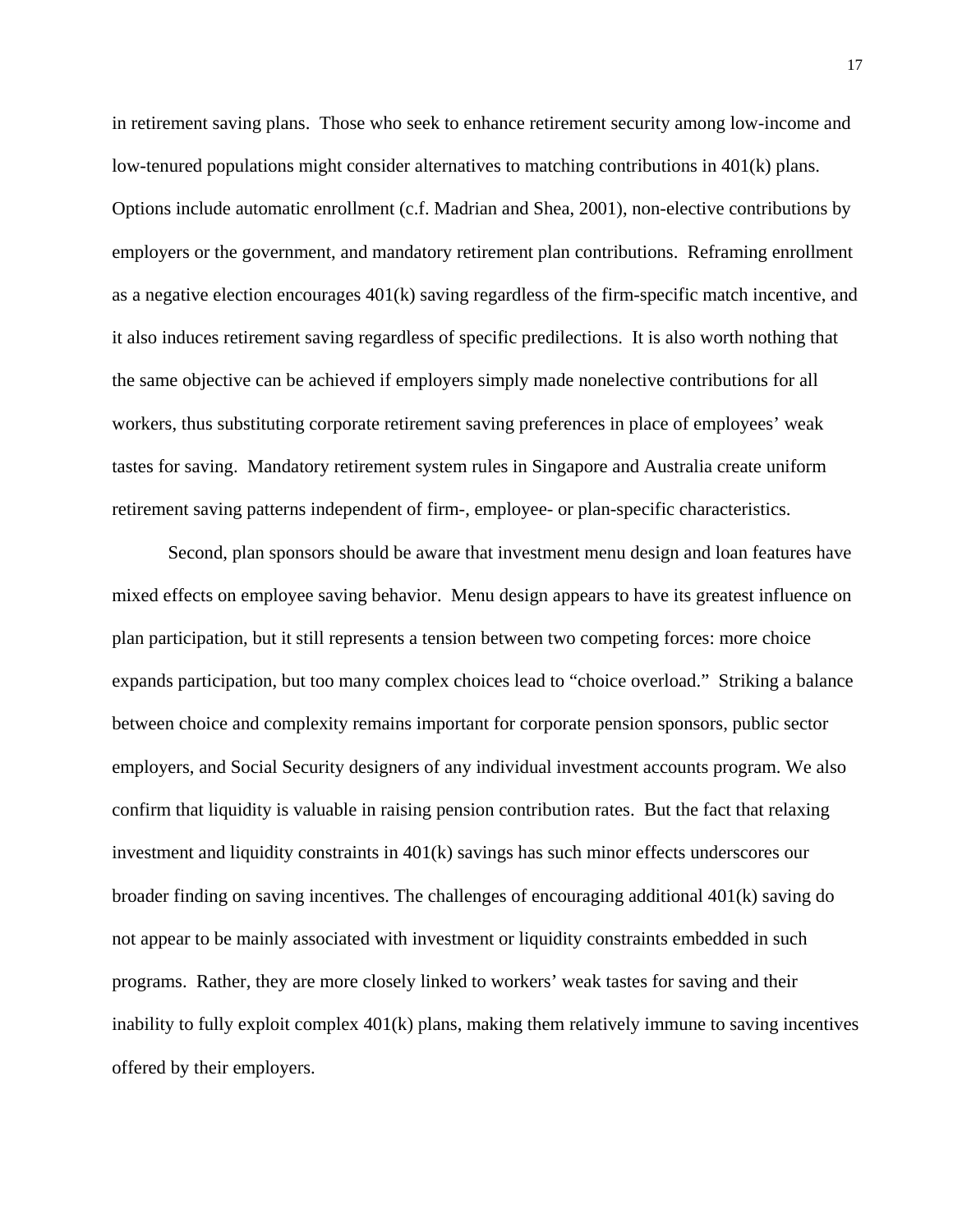# **Table 1. Employer 401(k) Plan Design: Descriptive Statistics (Plan Level)**

|                                                                                                                                                                                                    | <b>Variable Name</b>             | Mean                                              | <b>Median</b>                                    |
|----------------------------------------------------------------------------------------------------------------------------------------------------------------------------------------------------|----------------------------------|---------------------------------------------------|--------------------------------------------------|
| Number of employees covered                                                                                                                                                                        | Plan_size                        | 1,460                                             | 283                                              |
| Employer plan provides match for employee contributions                                                                                                                                            | Positive match                   | 82%                                               |                                                  |
| Match rate on first 3% of compensation (0-3%)<br>Match rate on next 3% of compensation (3-6%)<br>Match rate on next 2% of compensation (6-8%)                                                      | Match f3<br>Match n3<br>Match_n2 | $$0.55$ on \$1<br>$$0.37$ on \$1<br>\$0.05 on \$1 | $$0.50$ on \$1<br>\$0.33 on \$1<br>\$0.00 on \$1 |
| Match rates conditional on a match being offered:<br>Match rate on first 3% of compensation (0-3%)<br>Match rate on next 3% of compensation (3-6%)<br>Match rate on next 2% of compensation (6-8%) |                                  | $$0.67$ on \$1<br>$$0.49$ on \$1<br>\$0.44 on \$1 | \$0.50 on \$1<br>\$0.50 on \$1<br>\$0.50 on \$1  |
| Promised employer match as % of pay                                                                                                                                                                | MaxCostErMatch                   | 3.00%                                             | 3.00%                                            |
| Employee contribution required for maximum employer plan<br>match (the "match cap")                                                                                                                | Contr4MaxMatch                   | 4.90%                                             | 6.00%                                            |
| Number of funds offered in plan                                                                                                                                                                    | NFundsOffered                    | 12.6                                              | 11                                               |
| Fraction of funds offered that are equity funds                                                                                                                                                    | Fund_stock                       | 65%                                               | 67%                                              |
| Employer stock offered in plan                                                                                                                                                                     | ER_stock                         | 19%                                               |                                                  |
| Employer plan permits after-tax contributions                                                                                                                                                      | After tax                        | 24%                                               |                                                  |
| Employer plan offers loan                                                                                                                                                                          | loan                             | 85%                                               |                                                  |

# Panel A. Employer Match Rates and Other Plan Design Features

Panel B. Characteristics of Employer Match Formulas

| <b>Type of formula</b> | <b>Example</b>                             | No. of<br>plans | % of plans | No. of<br>employees | $%$ of<br>employees |
|------------------------|--------------------------------------------|-----------------|------------|---------------------|---------------------|
| Single match           | 50% on first 6% of pay                     | 360             | 71%        | 535,078             | 72%                 |
| Multi-tier formula     | 100% on first 2% of pay;<br>50% on next 2% | 56              | 11%        | 104.044             | 14%                 |
| No match               | -                                          | 91              | <u>18%</u> | 100,853             | <u>14%</u>          |
| TOTAL                  |                                            | 507             | 100%       | 746,690             | 100%                |

*Note:* Data derived from 507 plans; see text.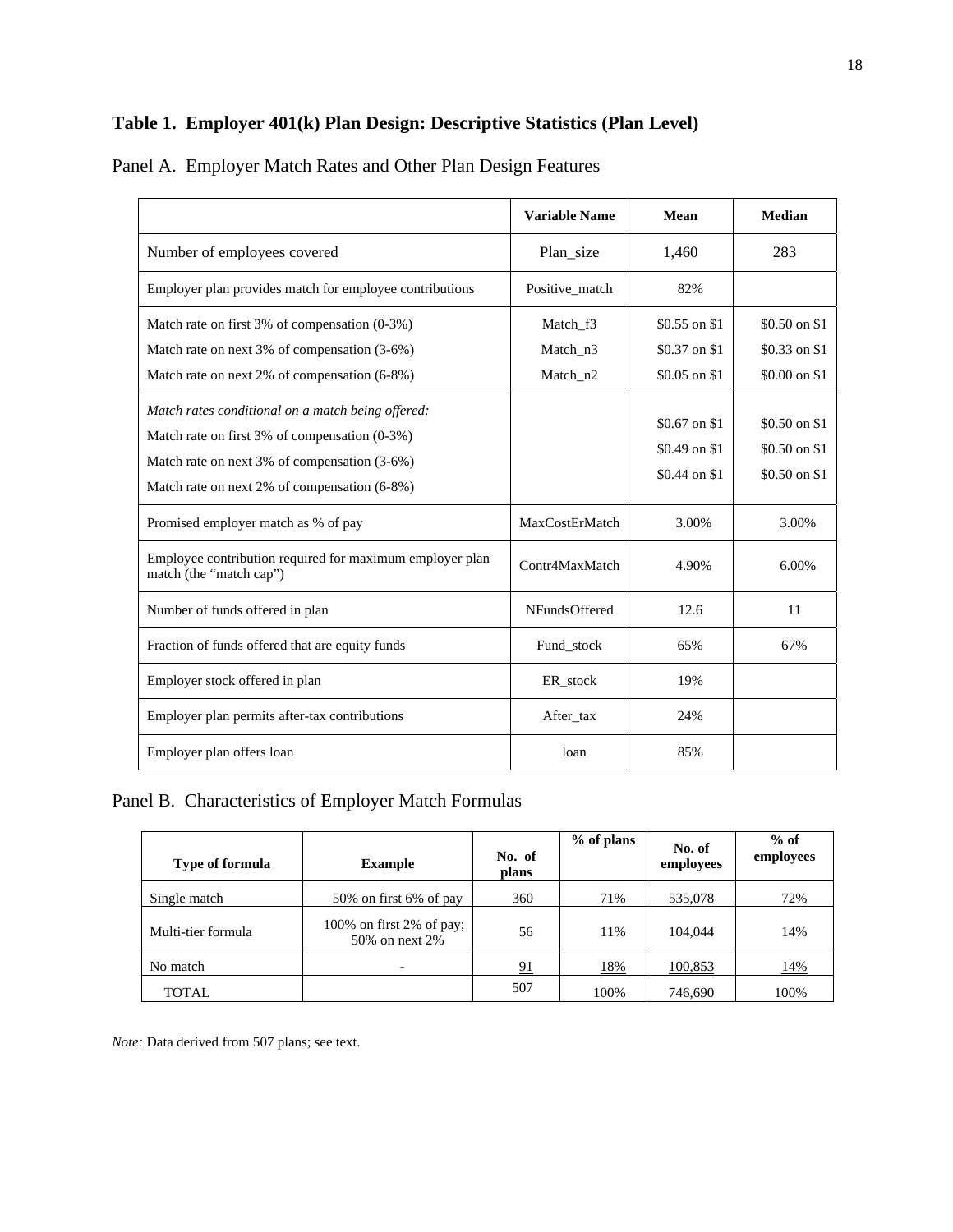| <b>Type of Retirement Plan Offered</b> | No. of<br>plans | $%$ of<br>plans | No. of<br>employees | $\frac{0}{0}$<br>employees | Average<br>plan size |
|----------------------------------------|-----------------|-----------------|---------------------|----------------------------|----------------------|
| $401(k)$ only                          | 196             | 39%             | 187,004             | 25%                        | 954                  |
| $401(k)$ plus DC                       | 140             | 28%             | 82,325              | 11%                        | 588                  |
| $401(k)$ plus DB                       | 102             | 20%             | 177,999             | 24%                        | 1,745                |
| $401(k)$ plus DB and DC                | 69              | 14%             | 292,647             | 40%                        | 4,241                |
|                                        |                 |                 |                     |                            |                      |
| TOTAL                                  | 507             | 100%            | 739,975             | 100%                       | 1,460                |

# **Table 2: Employer Retirement Plan Offerings**

*Note:* Data derived from 507 plans; see text.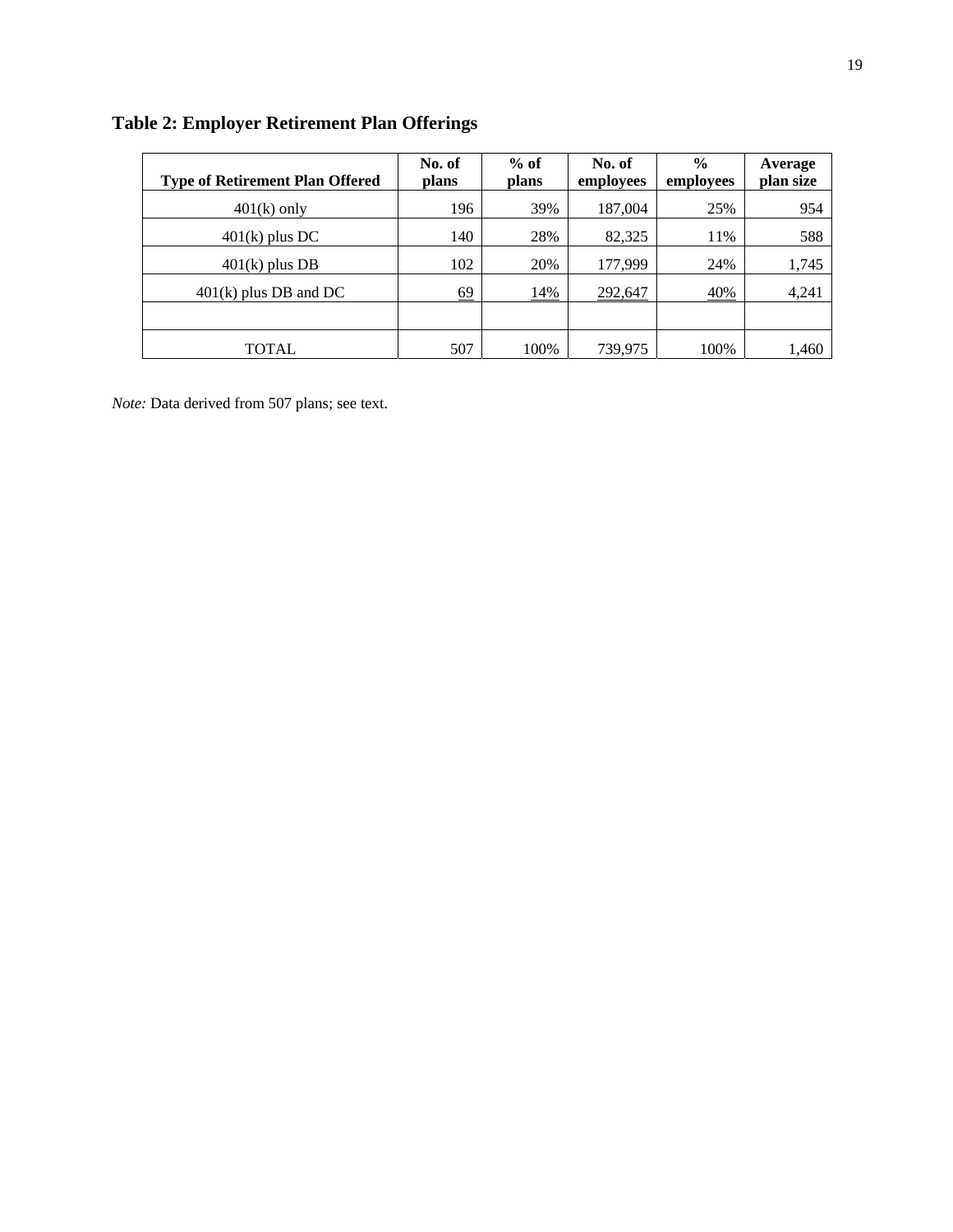|                                                        | <b>Variable Name</b>                  | <b>Plan Mean</b><br>(HCE, NHCE)* | <b>Plan Median</b><br>(HCE, NHCE)* |
|--------------------------------------------------------|---------------------------------------|----------------------------------|------------------------------------|
| PANEL A: EMPLOYEE CHARACTERISTICS                      |                                       |                                  |                                    |
| Age                                                    | Mean_age                              | 42.7 years<br>(47.4, 41.9)       | 42.9 years<br>(42.2, 41.9)         |
| Income $(\$000)$                                       | Mean_comp                             | \$63.9<br>(\$157.4, \$42.0)      | \$55.5<br>$(\$136.4, \$42.3)$      |
| Job tenure                                             | Mean_tenure                           | 8.7 years<br>(12.3, 8.2)         | 8.3 years<br>(11.5, 7.6)           |
| Sex (% female)                                         | Female_pct                            | 36%<br>$(15\%, 42\%)$            | 33%<br>$(11\%, 39\%)$              |
| <b>PANEL B: PLAN BEHAVIOR</b>                          |                                       |                                  |                                    |
| % Participating                                        | ParticipationRate                     | 77%<br>$(91\%, 74\%)$            | 79%<br>$(94\%, 76\%)$              |
| Contribution as % of pay (for those<br>participating)  | ContributionRate                      | 6.8%<br>$(6.8\%, 6.9\%)$         | 6.8%<br>$(6.6\%, 7.0\%)$           |
| Employer's contribution (% of pay)                     | <b>ErContrOverComp</b>                | 1.8%<br>$(1.9\%, 1.9\%)$         | 1.9%<br>$(1.8\%, 1.8\%)$           |
| Account balance (\$000)                                |                                       | \$54.4<br>(\$153.8, \$35.5)      | \$46.7<br>$(\$127.8, \$31.6)$      |
| % Contribution to equities                             | Avg_Equity_pct                        | 74%<br>$(79\%, 73\%)$            | 75%<br>$(80\%, 74\%)$              |
| % Contribution to company stock                        | Avg_ComStk_pct                        | 14%<br>$(14\%, 14\%)$            | 7%<br>$(8\%, 7\%)$                 |
| Number of funds used                                   | Avg_NumFundsUse                       | 3.5<br>(3.8, 3.4)                | 3.4<br>(3.7, 3.3)                  |
| % Web usage to manage 401(k) account                   | Web_Use Rate                          | 26%<br>$(42\%, 23\%)$            | 23%<br>$(41\%, 21\%)$              |
| % Taking a loan                                        | Loan_takerate                         | 15%<br>$(11\%, 15\%)$            | 13%<br>$(9\%, 14\%)$               |
| PANEL C: IMPACT OF TAX LIMITS                          |                                       |                                  |                                    |
| % Employees HCEs                                       |                                       | 17%                              |                                    |
| % Participants HCEs                                    | HCE pct                               | 19%                              |                                    |
| % Plan assets owned by HCEs                            |                                       | 41%                              |                                    |
| % Plans that cap HCEs                                  |                                       | 10%                              |                                    |
| % Participants at plan contribution limit <<br>\$10.5K | Avg_limit_plan_pct                    | 6.1%<br>$(1.3\%, 7.4\%)$         |                                    |
| % of Participants at \$10.5k limit                     | % of participants at<br>\$10.5k limit | 11%<br>$(41\%, 2.5\%)$           | 7%<br>$(43\%, 1.2\%)$              |

**Table 3: Employee Demographics and Plan Behavior: Descriptive Statistics (Plan Level)** 

*Note*: Statistics cover 489,526 participants and 250,449 eligible non-participants in 507 plans.

\* In 2001, HCEs are those earning at least \$85,000; NHCEs earned below \$85,000.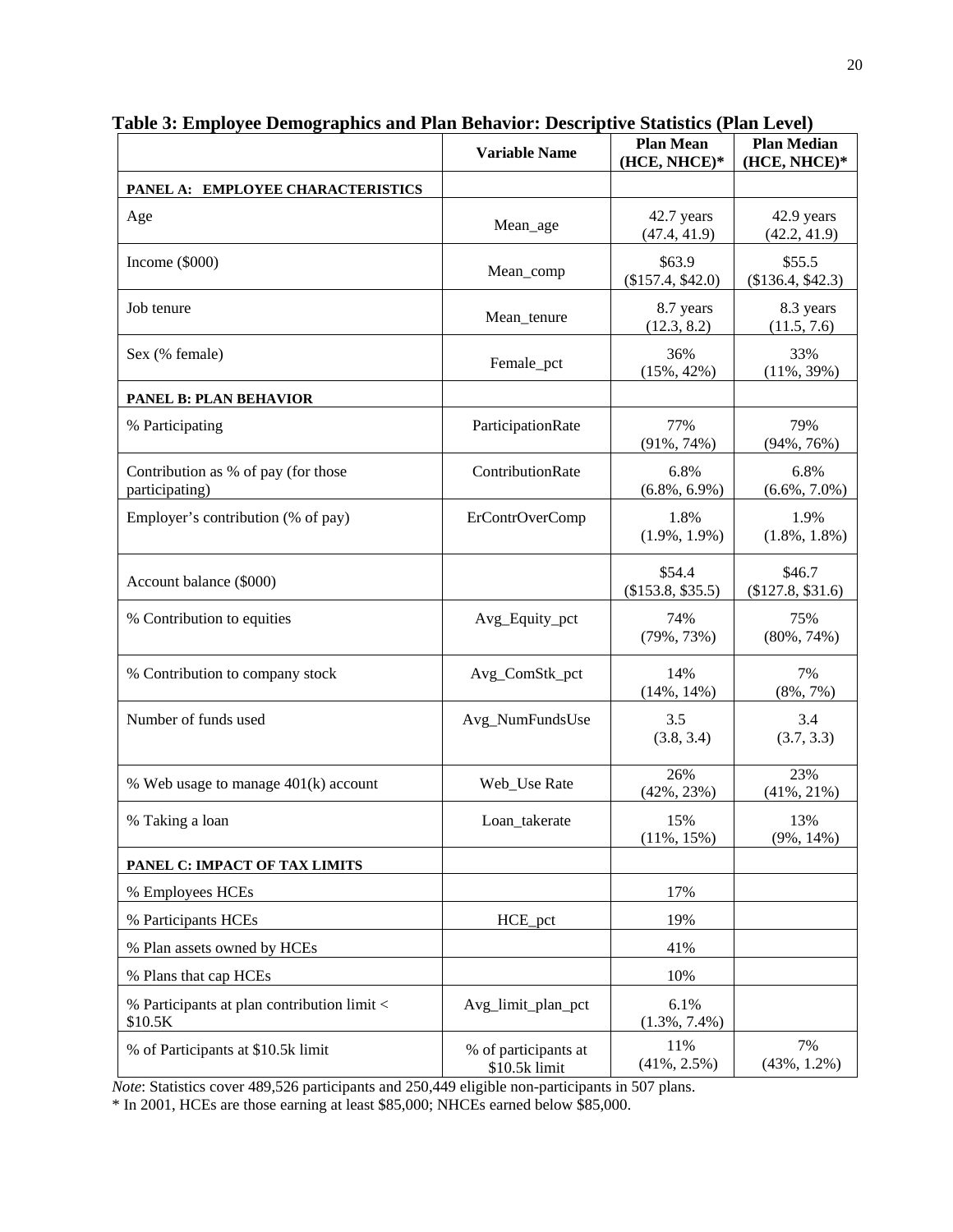|                                 | <b>NHCEs</b>          |                                                | <b>HCEs</b>                  |                                       |  |
|---------------------------------|-----------------------|------------------------------------------------|------------------------------|---------------------------------------|--|
|                                 | Participation<br>Rate | <b>Participant</b><br><b>Contribution Rate</b> | <b>Participation</b><br>Rate | % of Participants<br>at \$10.5k limit |  |
| PLAN CHARACTERISTICS            |                       |                                                |                              |                                       |  |
| Match_f3                        | 0.098                 | $-0.004$                                       | 0.049                        | $-0.005$                              |  |
|                                 | $[0.022]$ **          | $[0.002]*$                                     | $[0.016]$ **                 | [0.039]                               |  |
| Match_n3                        | $-0.0001$             | 0.001                                          | 0.038                        | $-0.119$                              |  |
|                                 | [0.031]               | [0.002]                                        | [0.022]                      | [0.061]                               |  |
| Match_n2                        | $-0.092$              | 0.002                                          | $-0.031$                     | $-0.053$                              |  |
|                                 | $[0.040]$ *           | [0.003]                                        | [0.031]                      | [0.072]                               |  |
| Contr4MaxMatch                  | 0.844                 | 0.051                                          | 0.281                        | 1.425                                 |  |
|                                 | $[0.308]$ **          | [0.028]                                        | [0.269]                      | $[0.493]$ **                          |  |
| After_tax                       | $-0.186$              | $-0.359$                                       | 0.738                        | $-1.412$                              |  |
|                                 | [1.525]               | $[0.124]$ **                                   | [1.208]                      | [2.798]                               |  |
| NFundsOffered                   | 1.177                 | 0.017                                          | 0.325                        | 1.225                                 |  |
|                                 | $[0.299]$ **          | [0.024]                                        | [0.225]                      | $[0.529]*$                            |  |
| NFunds_sq                       | $-0.02$               | $-0.0001$                                      | $-0.006$                     | $-0.015$                              |  |
|                                 | $[0.006]$ **          | [0.0004]                                       | [0.004]                      | [0.009]                               |  |
| Fund_stock                      | $-0.125$              | 0.001                                          | 0.017                        | $-0.054$                              |  |
|                                 | $[0.055]$ *           | [0.004]                                        | [0.046]                      | [0.104]                               |  |
| ER_stock                        | 1.163                 | $-0.125$                                       | 1.801                        | $-0.668$                              |  |
|                                 | [1.746]               | [0.153]                                        | [1.282]                      | [3.000]                               |  |
| Loan                            | 0.065                 | 0.597                                          | 0.445                        | $-0.206$                              |  |
|                                 | [2.207]               | $[0.192]$ **                                   | [1.938]                      | [3.865]                               |  |
| <b>EMPLOYER CHARACTERISTICS</b> |                       |                                                |                              |                                       |  |
| Plan_size                       | $-3.621$              | $-0.068$                                       | $-0.896$                     | $-4.099$                              |  |
|                                 | $[0.507]**$           | [0.046]                                        | [0.630]                      | $[0.975]**$                           |  |
| $DB$                            | $-2.021$              | 0.054                                          | $-1.161$                     | $-1.466$                              |  |
|                                 | [1.608]               | [0.121]                                        | [1.769]                      | [2.806]                               |  |
| DC                              | $-0.946$              | $-0.204$                                       | $-0.856$                     | $-3.69$                               |  |
|                                 | [1.283]               | [0.107]                                        | [1.043]                      | [2.372]                               |  |
| <b>EMPLOYEE CHARACTERISTICS</b> |                       |                                                |                              |                                       |  |
| Mean_age                        | 0.242                 | 0.038                                          | 0.213                        | $-0.021$                              |  |
|                                 | [0.235]               | [0.022]                                        | [0.201]                      | [0.359]                               |  |
| Mean_comp                       | 0.534                 | 0.058                                          | $-0.01$                      | 0.057                                 |  |
|                                 | $[0.072]$ **          | $[0.007]**$                                    | [0.011]                      | $[0.024]$ *                           |  |
| Mean_tenure                     | 0.565                 | 0.034                                          | $-0.02$                      | $-0.281$                              |  |
|                                 | $[0.216]$ **          | [0.022]                                        | [0.188]                      | [0.311]                               |  |
| Female_pct                      | 0.149                 | $-4.2E-6$                                      | $-0.063$                     | 0.128                                 |  |
|                                 | $[0.036]$ **          | [0.003]                                        | [0.085]                      | [0.110]                               |  |
| Constant                        | 42.885                | 2.073                                          | 78.938                       | 49.56                                 |  |
|                                 | $[11.184]$ **         | $[1.011]*$                                     | $[11.105]**$                 | $[19.547]$ *                          |  |
| Observations                    | 507                   | 506                                            | 474                          | 472                                   |  |
| R-squared                       | 0.39                  | 0.3                                            | 0.11                         | 0.19                                  |  |

**Table 4. Plan-Level Participation and Contribution Responses to 401(k) Design Features** 

*Notes:*\* significant at 5%; \*\* significant at 1%. Robust standard errors in brackets. Industry controls included.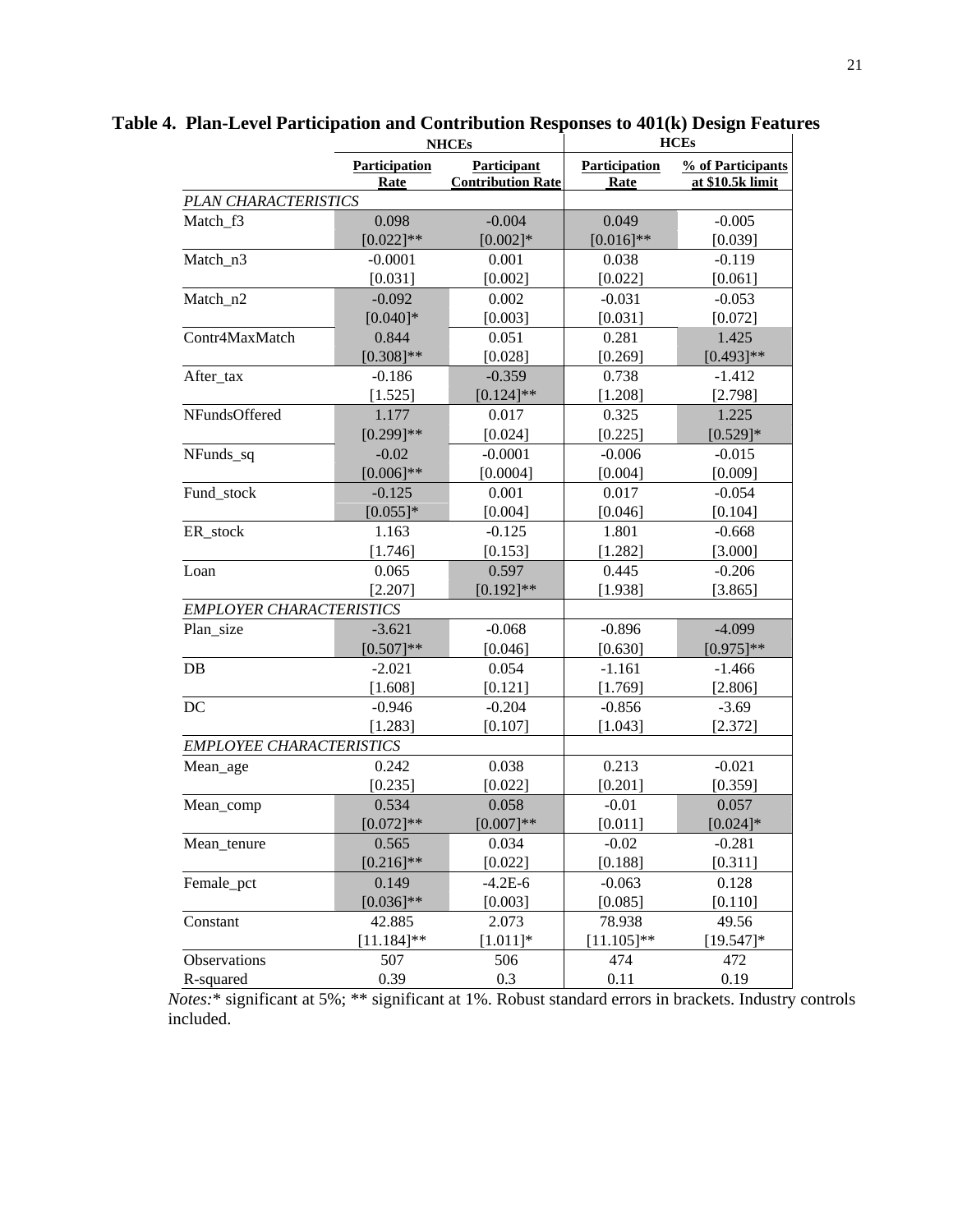### **Table 5: Overview of Observed Employee Behaviors**

| <b>Change in Design</b>               | <b>Change in Match Design</b>                   |
|---------------------------------------|-------------------------------------------------|
| Increase in match rate on first 3% by | 0.8% point increase in NHCE participation rate; |
| \$0.10 from \$0.55 to \$0.65          | 0.07% point decrease in NHCE savings rate       |
| Doubling of match rate on first 3%--  | 5.4% point increase in NHCE participation rate; |
| from \$0.55 to \$1.10                 | 0.2% point decrease in NHCE savings rate        |
| Adding 2 funds to plan                | 2.3% point increase in NHCE participation rate  |
| Increasing equity funds from 65% to   | 1.5% point decline in NHCE participation rate   |
| 75% of menu                           |                                                 |
| Adding a loan                         | 0.6% increase in NHCE savings rate              |

Panel A. Responsiveness of NHCE Participation and Savings Rates

Panel B. Variation in NHCE Participation Rate Based on Match Design

Forecast value of NHCE participation rate based on match design, with all other independent variables estimated at means.

Base participation rate (no match, no loan): 63%

Base participation rate (no match, with loan): 64%

|                   | <b>Match rates</b>      |                         |                         |  |  |
|-------------------|-------------------------|-------------------------|-------------------------|--|--|
| <b>Match tier</b> | \$0.25 on the<br>dollar | \$0.50 on the<br>dollar | \$1.00 on the<br>dollar |  |  |
| 3%                | 69%                     | 71%                     | 76%                     |  |  |
| 4%                | 69%                     | 72%                     | 77%                     |  |  |
| 5%                | 70%                     | 73%                     | 78%                     |  |  |
| 6%                | 71%                     | 73%                     | 78%                     |  |  |

Panel C. Variation in NHCE Savings Rate Based on Match Design

Forecast value of NHCE savings rate based on match design, with all independent variables estimated at means.

Base savings rate (no match, no loan): 6.1%

Base savings rate (no match, with loan): 6.7%

|                   | <b>Match rates</b> |               |               |  |  |
|-------------------|--------------------|---------------|---------------|--|--|
| <b>Match tier</b> | \$0.25 on the      | \$0.50 on the | \$1.00 on the |  |  |
|                   | dollar             | dollar        | dollar        |  |  |
| 3%                | 6.6%               | 6.5%          | 6.3%          |  |  |
| 4%                | 6.6%               | 6.5%          | 6.3%          |  |  |
| 5%                | 6.6%               | 6.5%          | 6.3%          |  |  |
| 6%                | 6.6%               | 6.5%          | 6.3%          |  |  |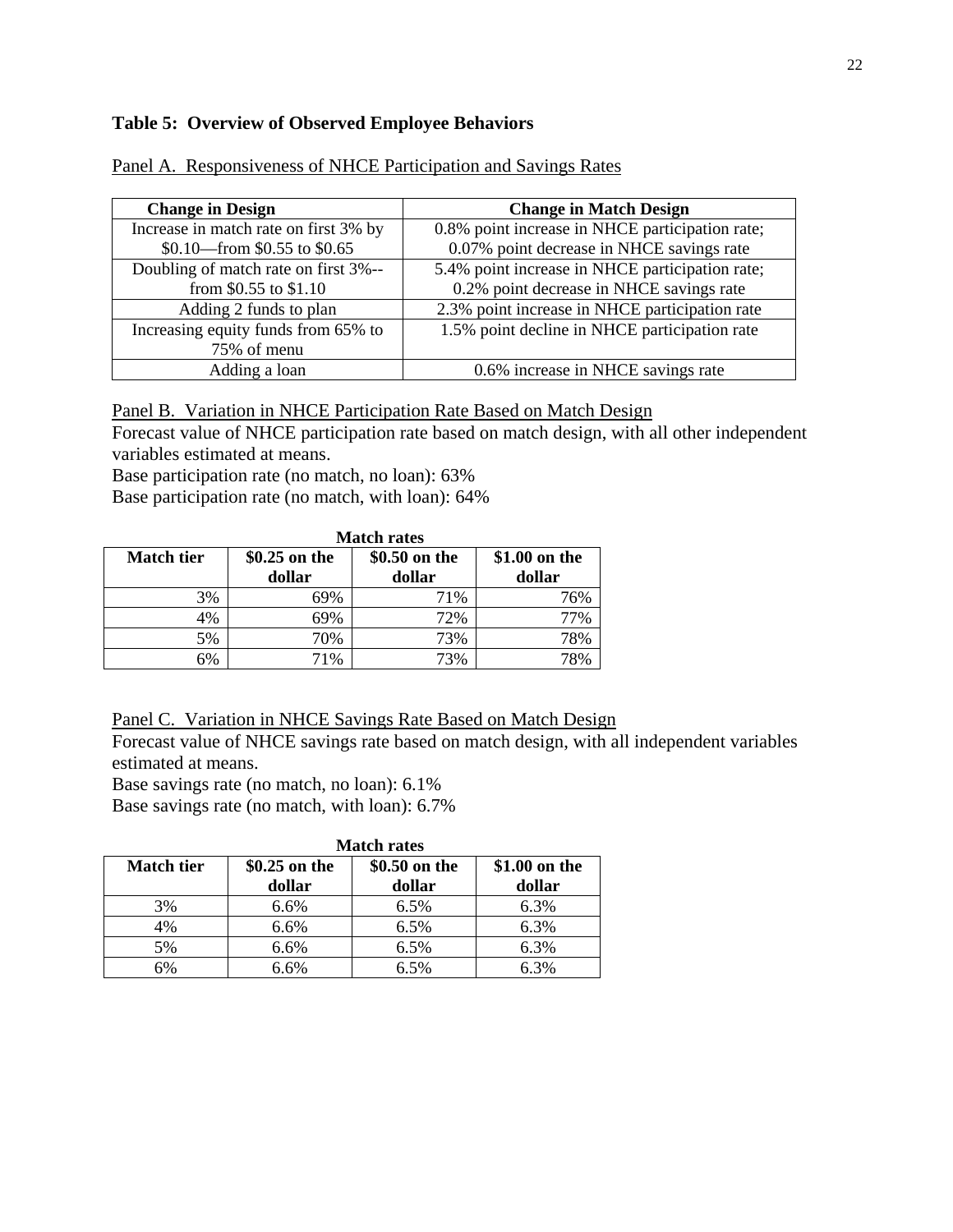|                                 | <b>ER Expenditures as % of</b> |
|---------------------------------|--------------------------------|
|                                 | Compensation                   |
| <b>PLAN ATTRIBUTES</b>          |                                |
| Match f3                        | 0.015                          |
|                                 | $[0.002]^{**}$                 |
| Match n3                        | 0.021                          |
|                                 | $[0.002]^{**}$                 |
| Match n <sub>2</sub>            | -0.0003                        |
|                                 | [0.004]                        |
| Contr4MaxMatch                  | 0.01                           |
|                                 | [0.016]                        |
| After_tax                       | 0.049                          |
|                                 | [0.083]                        |
| <b>NFundsOffered</b>            | $-0.006$                       |
|                                 | [0.016]                        |
| NFunds_sq                       | 0.0002                         |
|                                 | [0.0003]                       |
| Fund stock                      | 0.001                          |
|                                 | [0.002]                        |
| ER stock                        | $-0.009$                       |
|                                 | [0.134]                        |
| Loan                            | 0.266                          |
|                                 | $[0.093]^{**}$                 |
| <b>EMPLOYER CHARACTERISTICS</b> |                                |
| Plan_size                       | $-0.108$                       |
|                                 | $[0.030]^{**}$                 |
| DB                              | 0.038                          |
|                                 | [0.072]                        |
| DC                              | $-0.127$                       |
|                                 | [0.065]                        |
| <b>EMPLOYEE CHARACTERISTICS</b> |                                |
| Mean_age                        | 0.024                          |
|                                 | [0.012]                        |
| Mean_tenure                     | -0.016                         |
|                                 | [0.013]                        |
| Female_pct                      | 0.003                          |
|                                 | [0.002]                        |
| Constant                        | $-0.501$                       |
|                                 | [0.510]                        |
| Observations                    | 507                            |
| R-squared                       | 0.76                           |
|                                 |                                |

# **Table 6. Relationship between Plan Design and Employer Expenditures for Matching Contributions (as a Percent of Compensation)**

*Notes:*\* significant at 5%; \*\* significant at 1%. Robust standard errors in brackets. Industry controls included.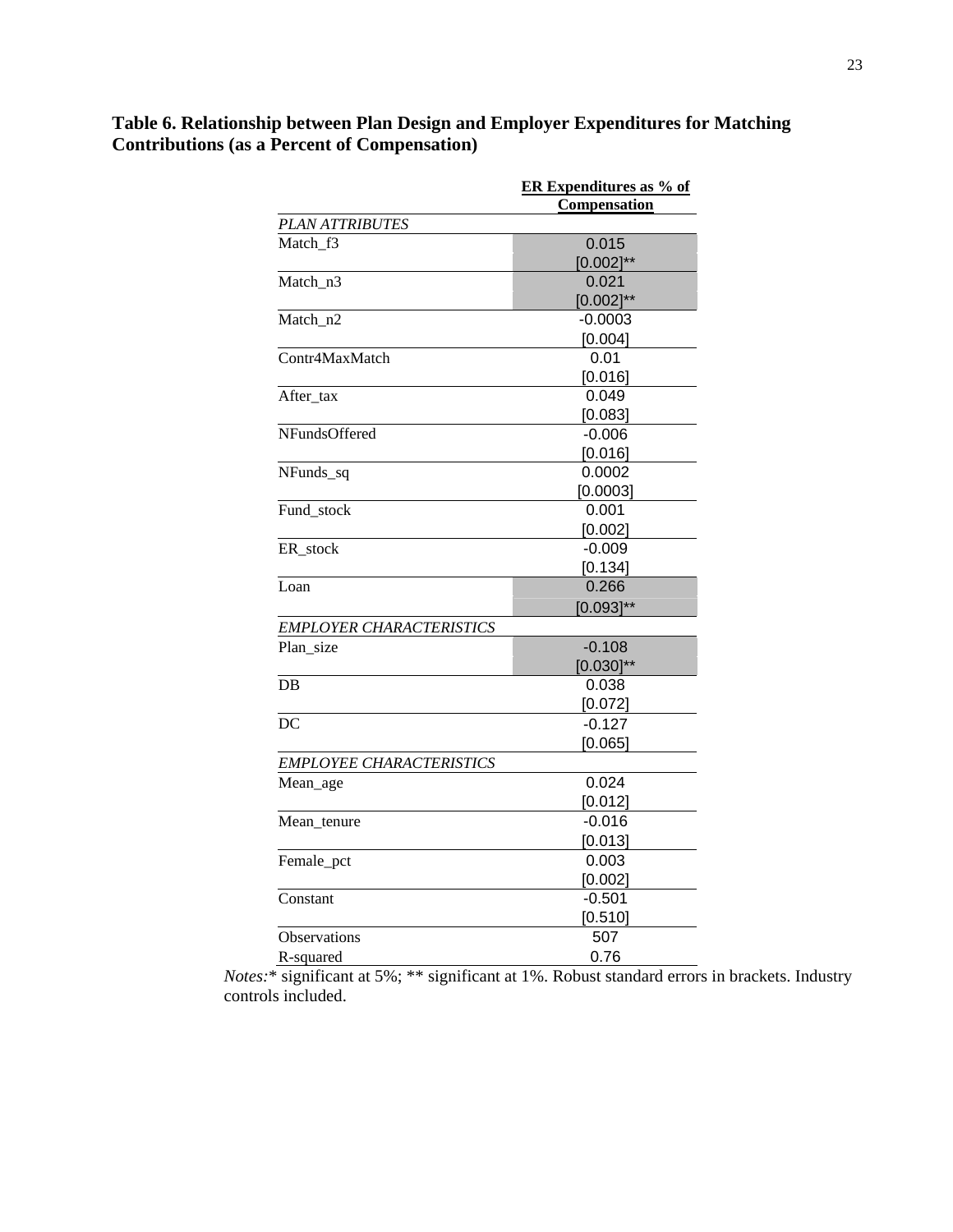## **Table 7. Summary of Employer Plan Matching Expenditures**

| <b>Plan Feature</b>                                             | <b>Change in ER Expenditures</b><br>(as % of Compensation) |
|-----------------------------------------------------------------|------------------------------------------------------------|
| $+10$ cents match on first 3% of pay:<br>from \$0.55 to \$0.65  | $+8\%$                                                     |
| $+10$ cents match on the next 3% of<br>pay: from \$0.37 to 0.47 | $+12%$                                                     |
| Offers loan                                                     | $+15\%$                                                    |

Panel A. Responsiveness of Employer Plan Matching Expenditures

Panel B. Variation in Employer Expenditures Based on Match Design

Forecast value of employer match costs (as a percent of payroll), with all independent variables estimated at means except for match variables

|                   | <b>Match rates</b> |               |               |  |  |
|-------------------|--------------------|---------------|---------------|--|--|
| <b>Match tier</b> | \$0.25 on the      | \$0.50 on the | \$1.00 on the |  |  |
|                   | dollar             | dollar        | dollar        |  |  |
| 3%                | 0.25%              | 0.63%         | 1.38%         |  |  |
| 4%                | 0.44%              | 0.99%         | 2.09%         |  |  |
| 5%                | 0.62%              | 1.35%         | 2.80%         |  |  |
| 6%                | 0.81%              | 1.71%         | 3.51%         |  |  |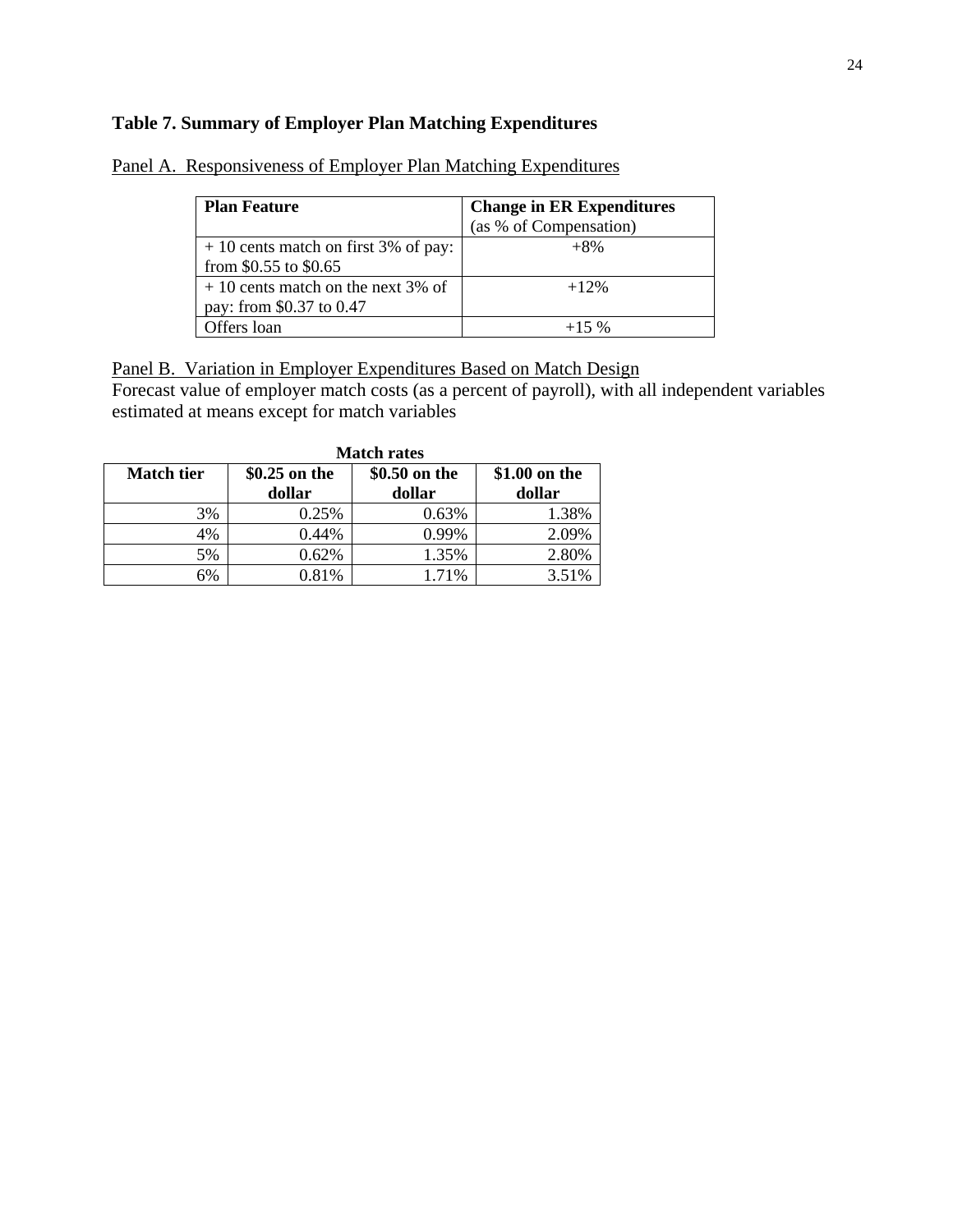



**Figure 2. Distribution of Maximum Employer Match Rates in Single-Formula Plans**  (360 Plans)

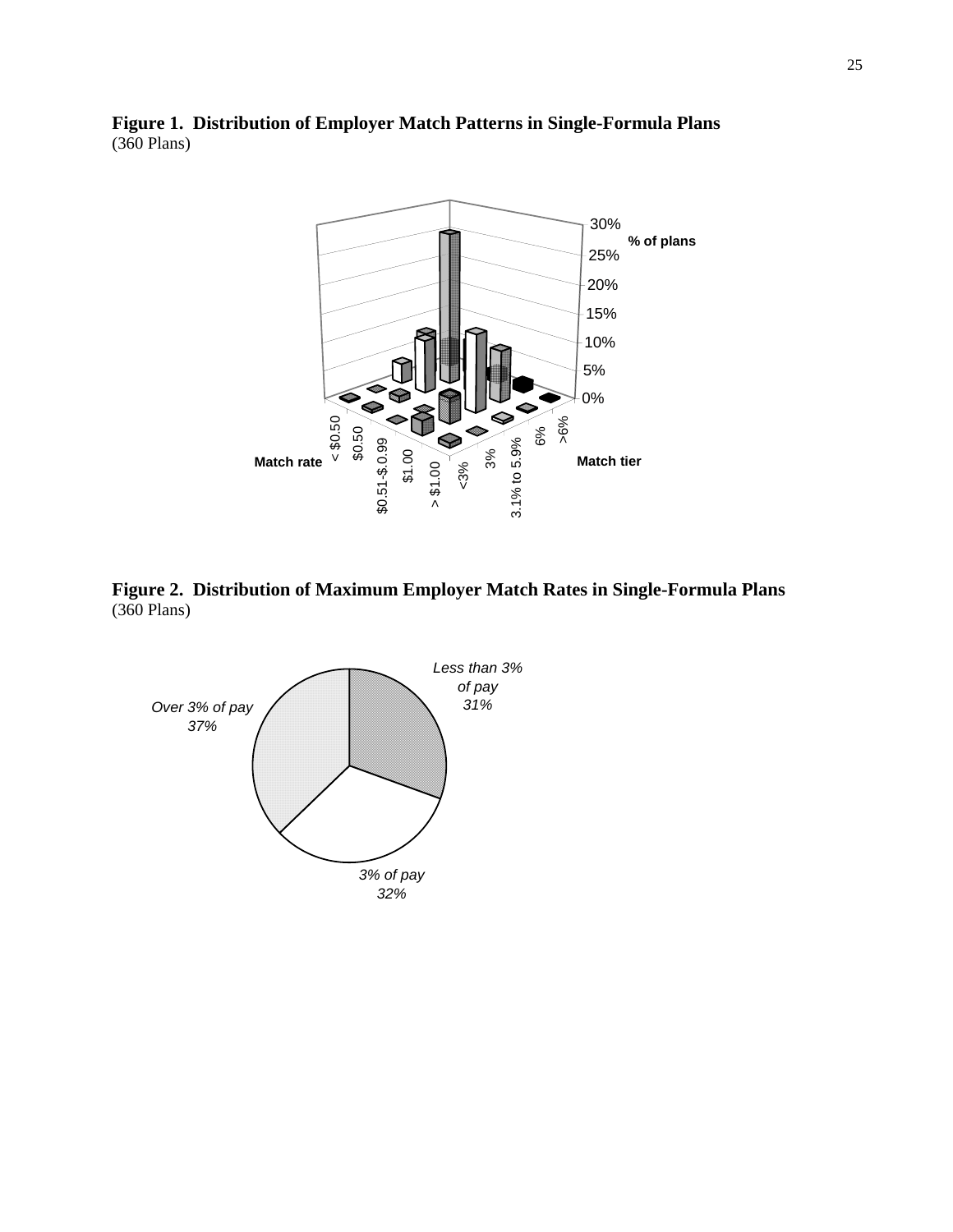## **Figure 3. Incentive Effect of the Employer Match on Non Highly Compensated Employees**  (NHCE)



## Panel A. Impact of Match and Loan on Participation (at sample means)





#### **Predicted NHCE Saving Rate**

■Match only ■With loan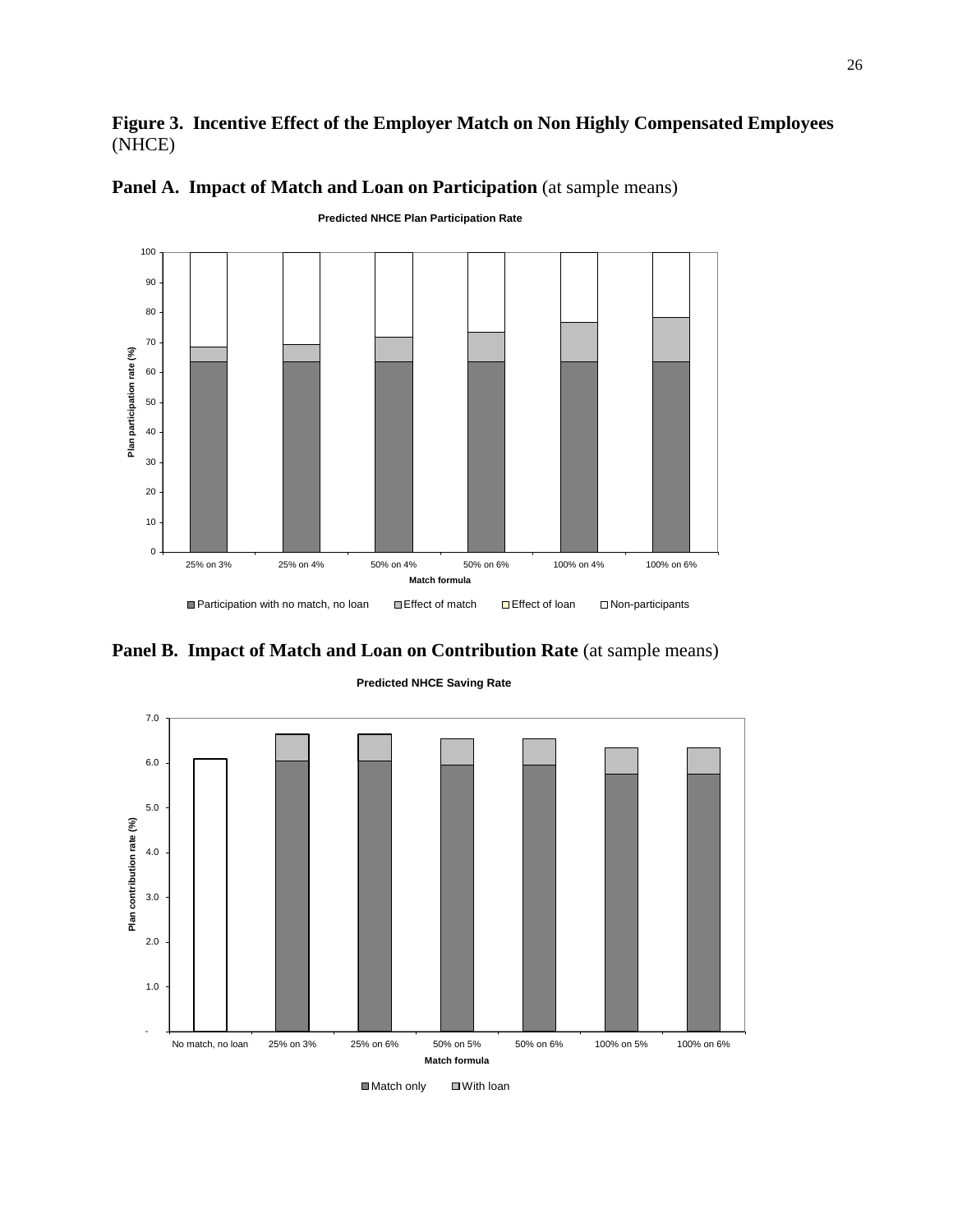# **Figure 4. Implicit Discount Rates in 401(k) Match Formulas**



**Implicit Discount Rates in 401(K) Match Design**

**Figure 5. Impact on Employer Matching Costs of Match and Loans** (at sample means)

**Design Impact on Employer Matching Costs**

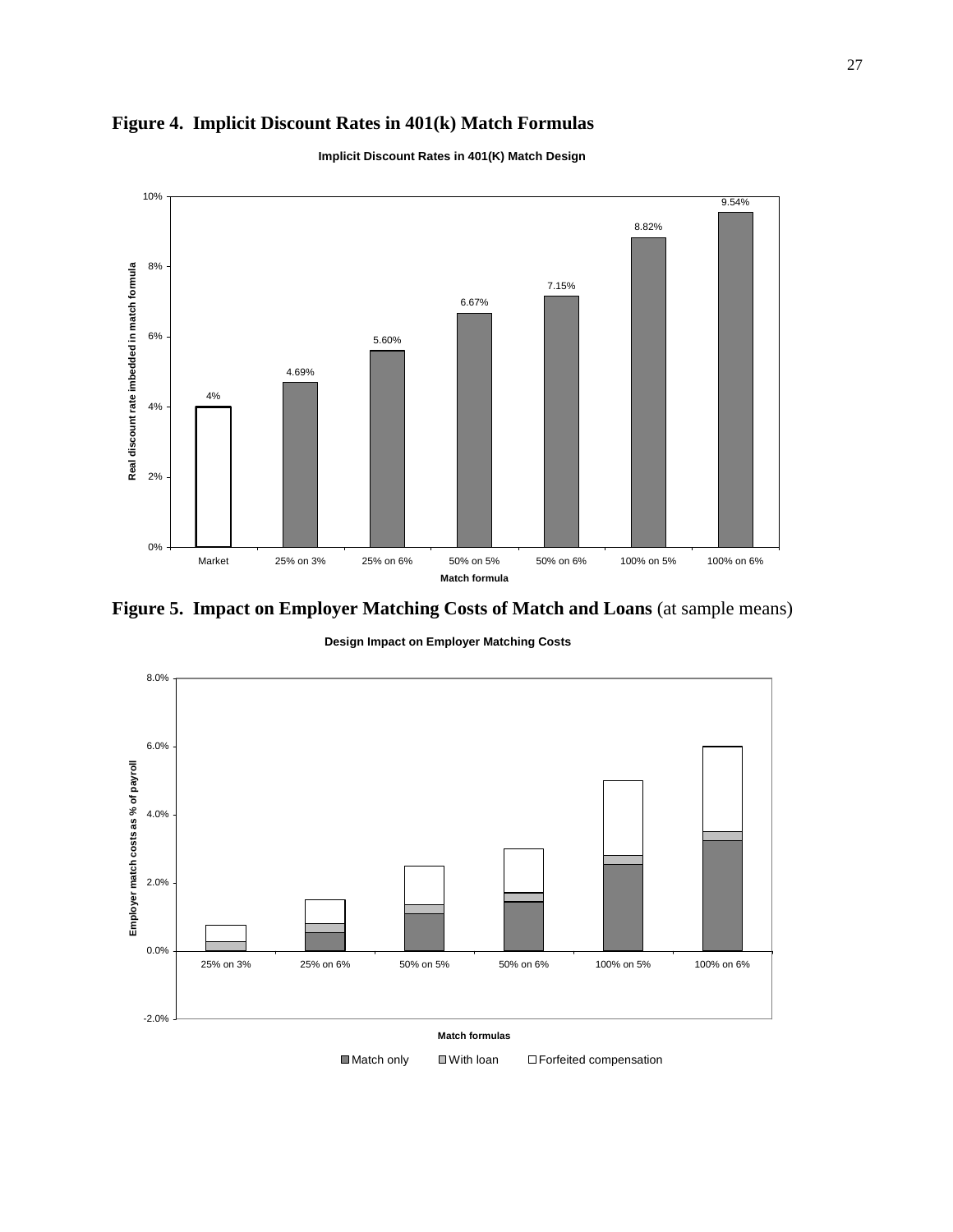#### **References**

- Agnew, Julie, Pierluigi Balduzzi, and Annika Sundén. 2003. "Portfolio Choice and Trading in a Large 401(k) Plan." *The American Economic Review*. 93(1): 193-215.
- Ameriks, John, Andrew Caplin, John Leahy, Tom Tyler. "Measuring Self-Control." NBER Working Paper 10514. www.nber.org
- Ameriks, John, and Stephen P. Zeldes. 2001. "How Do Household Portfolio Shares Vary With Age?" TIAA-CREF Institute working paper 6-120101.
- Andrews, Emily S. 1992. "The Growth and Distribution of 401(k) Plans." In John Turner and Daniel Beller, eds., *Trends in Pensions 1992.* Washington, DC: US Department of Labor. 149-176.
- Benartzi, Shlomo, Richard H. Thaler, Stephen P. Utkus and Cass R. Sunstein. 2004. "Company Stock, Market Rationality and Legal Reform." University of Chicago Law and Economics Olin School Working Paper 218. www.ssrn.com.
- Choi, James J., David Laibson, and Brigitte C. Madrian. 2004 "Plan Design and 401(k) Saving Outcomes." *National Tax Journal.* Forum on Pensions.
- Choi, James J., David Laibon, Brigitte Madrian, and Andrew Metrick. (Forthcoming)*.* "Saving for Retirement on the Path of Least Resistance." In *Behavioral Public Finance*, Eds Ed McCaffrey and Joel Slemrod.
- Clark, Robert L. and Sylvester Schieber. 1998. "Factors Affecting Participation Levels in 401(k) Plans." In *Living with Defined Contribution Plans: Remaking Responsibility for Retirement*, Olivia Mitchell and Sylvester J. Schieber, eds. Philadelphia, PA: University of Pennsylvania Press: 69-97.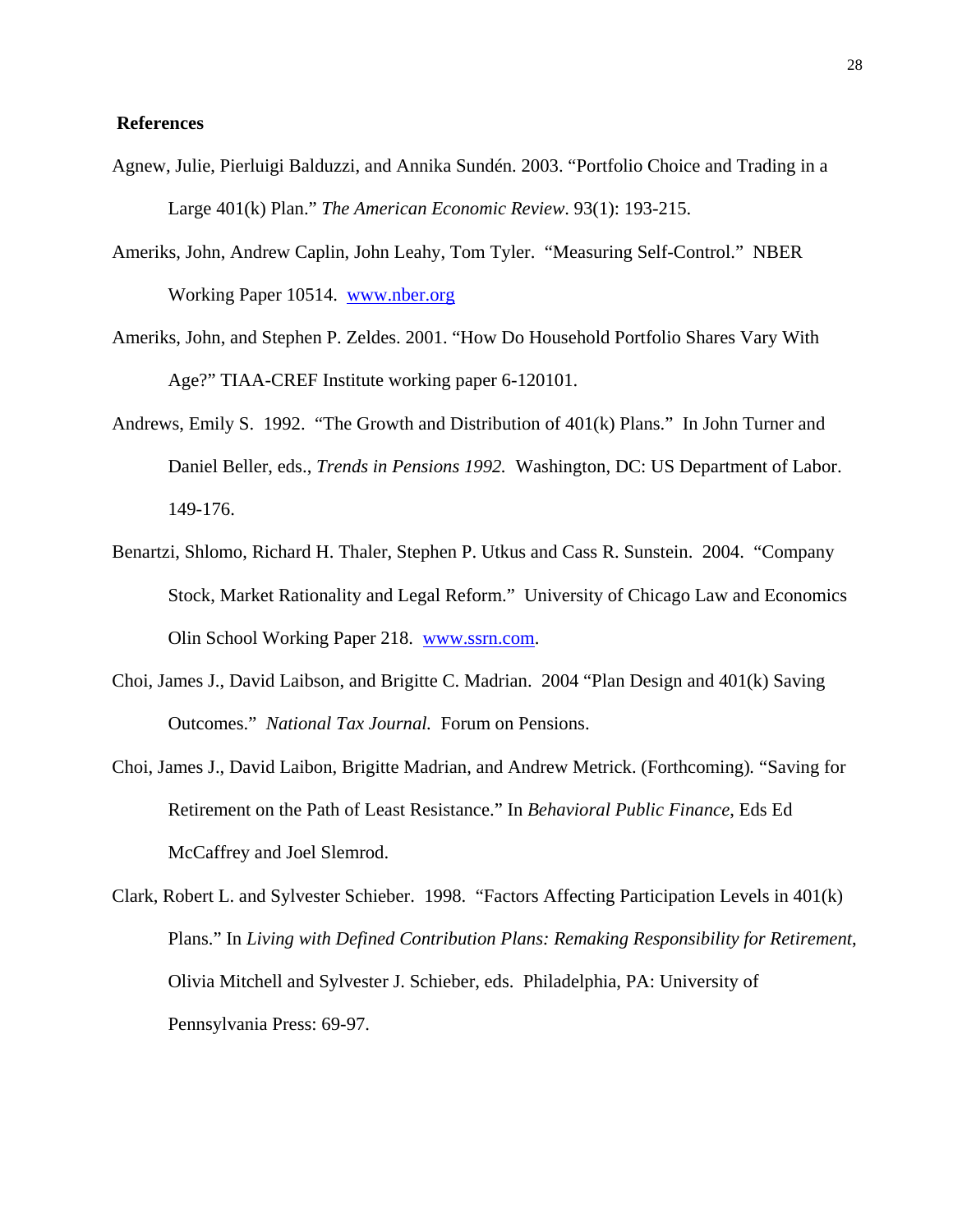- Cunninghan, Christopher R. and Gary V. Engelhardt. 2002. "Federal Tax Policy, Employer Matching, and 401(k) Saving: Evidence from HRS W-2 Records." *National Tax Journal.*  55(3). September: 617-645.
- Elton, Edwin J., Martin J. Gruber and Christopher R. Blake. 2004. "The Adequacy of Investment Choices Offered by 401(k) Plans." Stern School Working Paper, New York University,
- Engelhardt, Gary V. and Anil Kumar. 2003. "Understanding the Impact of Employer Matching on 401(k) Saving." *Research Dialogue 76.* TIAA CREF Institute. June. www.tiaacrefinstitute.org.
- Engelhardt, Gary V. and Anil Kumar. 2004. "Employer Matching and 401(k) Saving: Evidence from the Health and Retirement Study." Maxwell School Working Paper. Syracuse University.
- Even, William E., and David A. Macpherson. 1997. "Factors Influencing Participation and Contribution Levels in 401(k) Plans." Florida State University Working Paper. Tallahassee, FL: Florida State University.
- Even, William E., and David A. Macpherson. 2003. "Determinants and Effects of Employer Matching Contributions in 401(k) Plans." Florida State University Working Paper. Tallahassee, FL: Florida State University.
- Holden, Sarah, and Jack VanDerhei. 2001. "Contribution Behavior of 401(k) Plan Participants", *ICI Perspective*, October.
- Holden, Sarah, and Jack VanDerhei. 2005. "The Role of 401(k) Accumulations in Providing Future Retirement Income." Pension Research Council Working Paper 2005-9. http://rider.wharton.upenn.edu/~prc/wp2005.html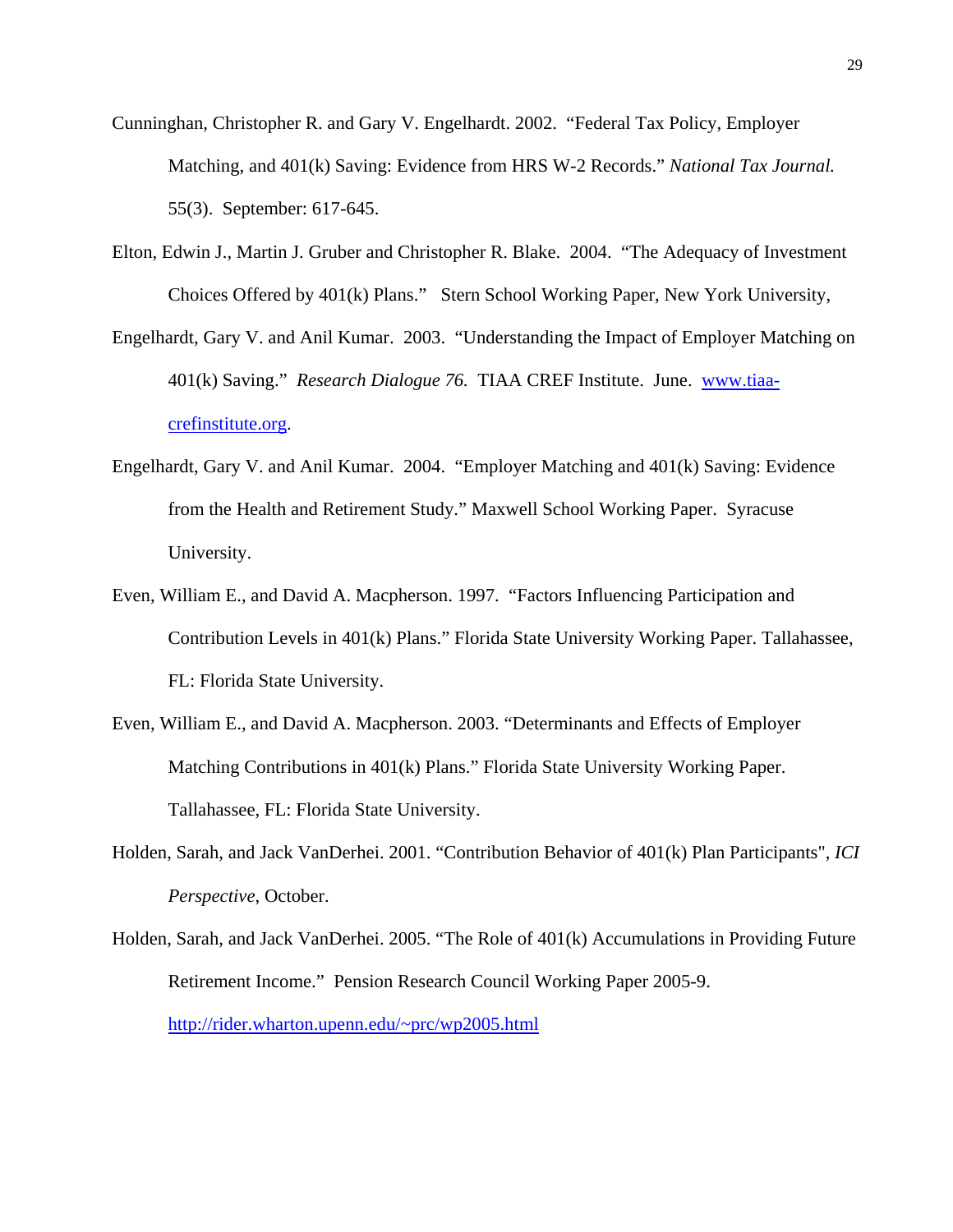- Huberman, Gur, Sheena Iyengar, and Wei Jiang. 2004. "Defined Contribution Pension Plans: Determinants of Participation and Contribution Rates." Columbia University Business School Working Paper.
- Iyengar, Sheena, Gur Huberman, and Wei Jiang. 2004. "How Much Choice is Too Much? Contributions to 401(k) Retirement Plans." In *Pension Design and Structure: New Lessons from Behavioral Finance.* Olivia S. Mitchell and Stephen P. Utkus, eds. Oxford, United Kingdom: Oxford University Press: 83-95.
- Jiang, Wei and Sheena S. Iyengar. Forthcoming. "The Psychological Costs of Ever Increasing Choice: A Fallback to the Sure Bet." *Journal of Personality and Social Psychology*.
- Kusko, Andrea, James Poterba and David Wilcox. 1998. "Employee Decisions with Respect to 401(k) Plans." In *Living with Defined Contribution Pensions: Remaking Responsibility for Retirement*, Olivia Mitchell and Sylvester Schieber, eds. Philadelphia, PA: University of Pennsylvania Press. 98-112.
- Madrian, Brigitte, and D.F. Shea. 2001. "The Power of Suggestion: Inertia in 401(k) Participation and Savings Behavior." *Quarterly Journal of Economics* 116: 1149-1525.
- McGill, Dan, Kyle Brown, John Haley and Sylvester Schieber. *Fundamentals of Private Pensions* 8<sup>th</sup> ed. Oxford: Oxford University Press, 2004.
- Mitchell, Olivia S. and Stephen P. Utkus. 2003. "Company Stock in Defined Contribution Plans." In *The Pension Challenge: Risk Transfers and Retirement Income Security,* Olivia S. Mitchell and Kent Smetters, eds. Oxford, United Kingdom: Oxford University Press: 33-70.
- Munnell, Alicia, Annika Sunden, and Catherine Taylor. 2000. "What Determines 401(k) Participation and Contributions?" Center for Retirement Research Working Paper 2000-12. Boston, MA: Boston College.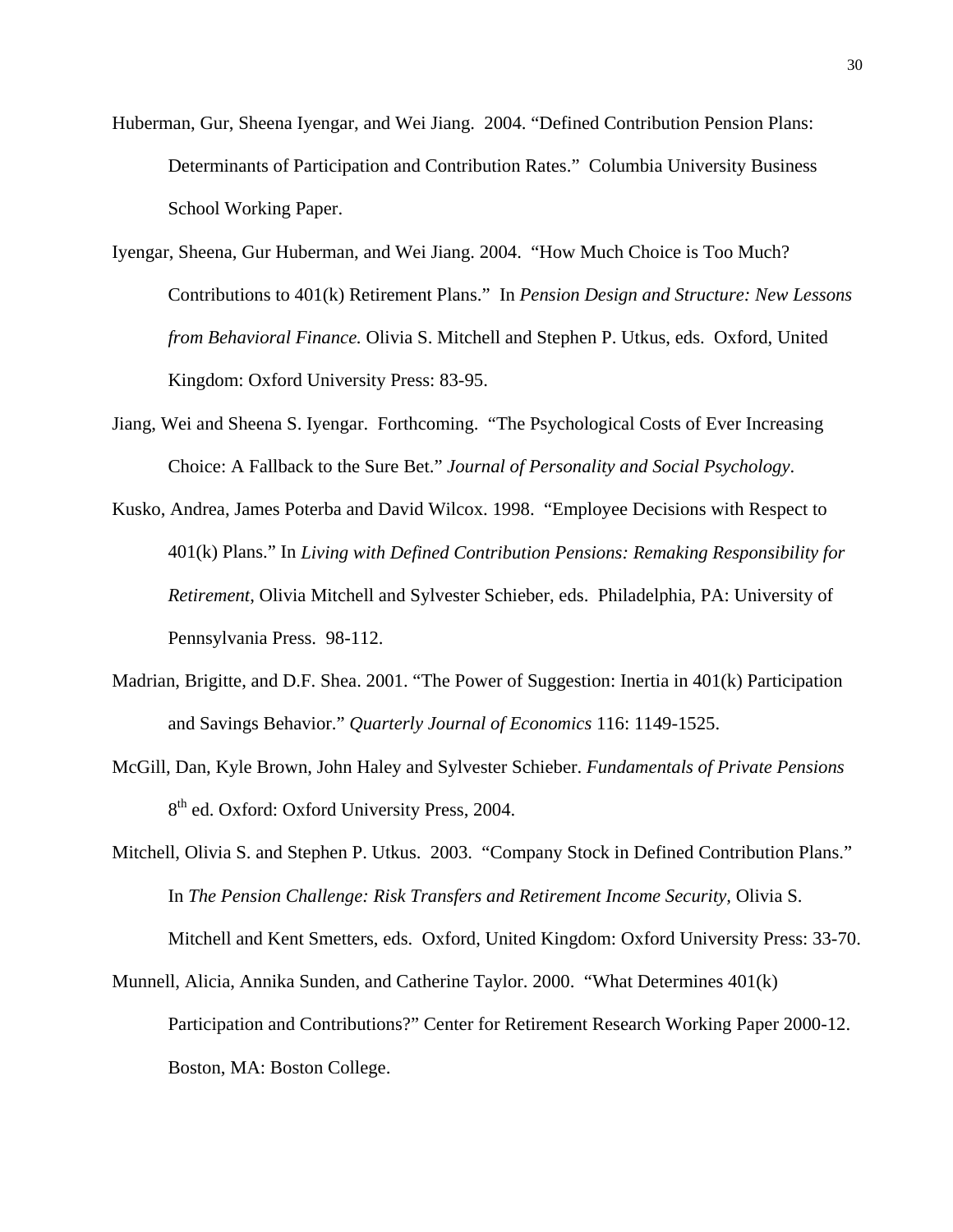- Munnell, Alicia H. and Annika Sunden. 2004. *Coming Up Short.* Washington, DC: Brookings Institution Press.
- Papke, Leslie. 1995. "Participation in and Contributions to 401(k) Pension Plans: Evidence from Plan Data." *Journal of Human Resources*. 30. 311-325.
- Papke, Leslie and James M. Poterba. 1995. "Survey Evidence on Employer Match Rates and Employee Saving Behavior in 401(k) Plans." *Economics Letters*. 49. 313-317.
- Pence, Karen. 2002. ''Nature or Nurture: Why Do 401(k) Participants Save Differently than Other Workers?'' *National Tax Journal,* 55 (September). 597-616.
- Poterba, James, Steve Venti and David Wise. 2004. "The Transition to Personal Accounts and Increasing Retirement Wealth: Macro and Micro Evidence." In D. Wise, ed., *Perspectives on the Economics of Aging,* Chicago, IL: Chicago University Press: 17-71.
- Profit-Sharing / 401(k) Council of America. 2004.  $47<sup>th</sup>$  Annual Survey of Profit Sharing and 401(k) *Plans: Reflecting 2003 Plan Year Experience.* Chicago, IL: Profit-Sharing / 401(k) Council of America. www.psca.org.
- US Department of Labor. (USDOL) 2004. *National Compensation Survey: Employee Benefits in Private Industry in the United States, 2000.* U.S. Department of Labor. Washington, DC. http://www.bls.gov/ncs/ebs/ sp/ebbl0019.pdf.
- US General Accounting Office (USGAO). 1997. "401(k) Pension Plans: Loan Provisions Enhance Participation, but May Affect Income Security for Some." U.S. General Accounting Office: Washington. DC. GAO/HEHS-98-5.October.
- VanDerhei, Jack and Craig Copeland. 2001. "A Behavioral Model for Predicting Employee Contributions to 401(k) Plans: Preliminary Results." *North American Actuarial Journal.*  5(1): 80-94.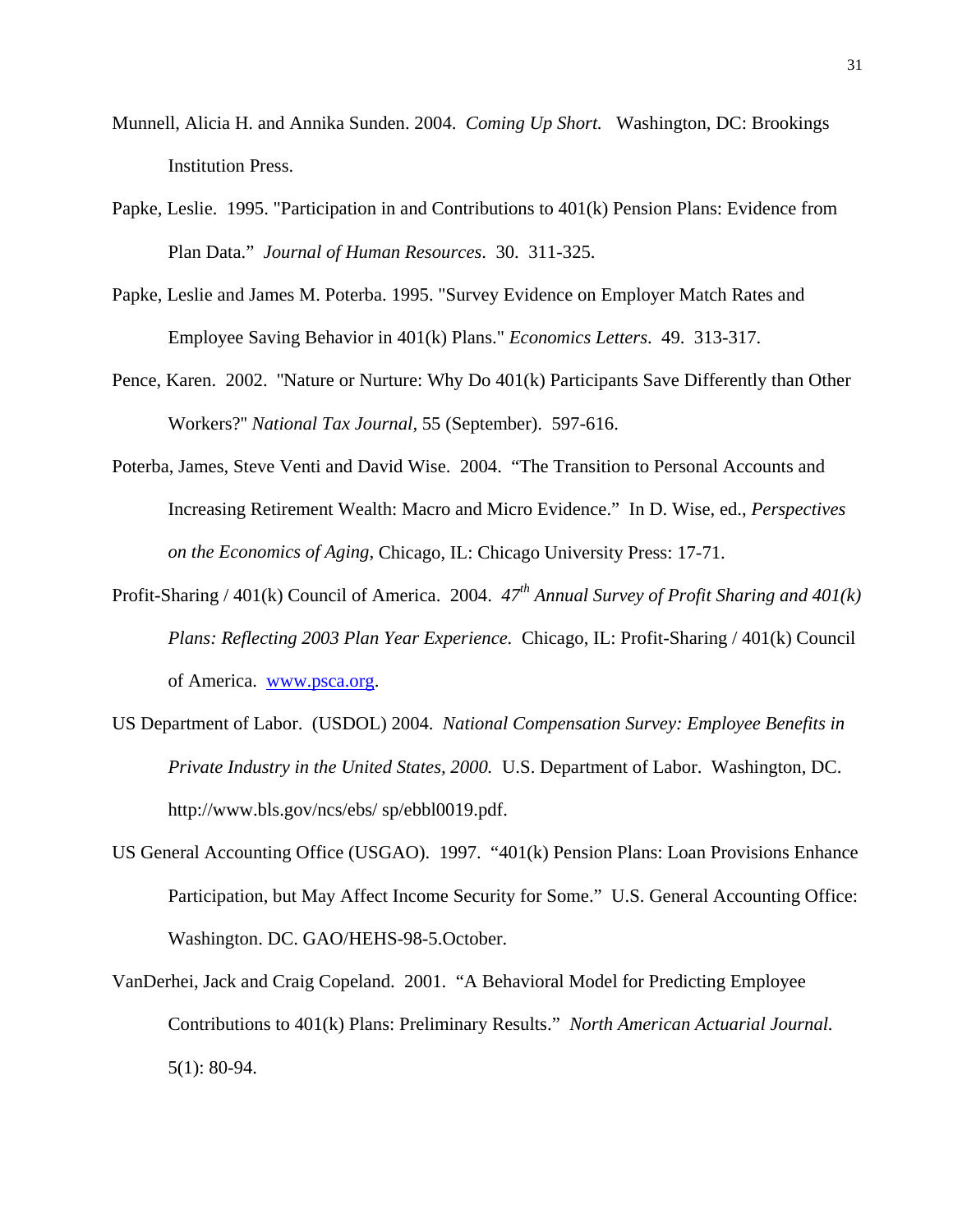The Vanguard Group. 2004. *How America Saves, 2004: A Report on Vanguard Defined Contribution Plans.* Malvern, PA: Vanguard Center for Retirement Research. September. www.vanguardretirementresearch.com.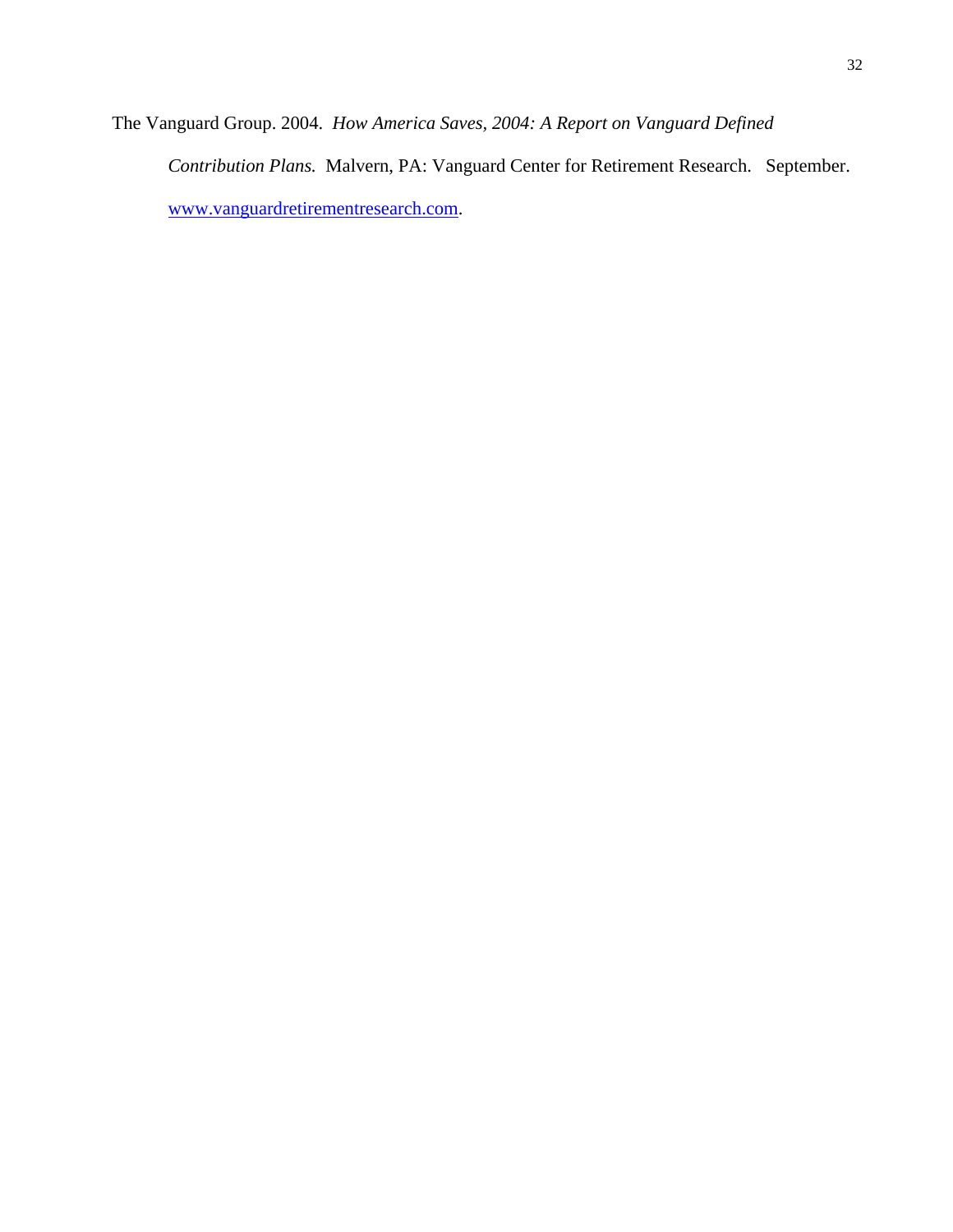#### **Endnotes**

<sup>1</sup> The number of DC participants has grown in the US at an annual 3% rate over the past two decades, almost double the rate of labor force increase. Today there are three times as many workers participating in DC plans as defined benefit (DB) plans. Since 1985, the number of DB plan participants has declined by 8% annually and these plans hold fewer assets than in DC plans (DB assets are estimated at \$2.2 trillion; Vanguard, 2004).

 $2^2$  For reviews of employee behavior in DC plans see Choi et al. (2004) and Munnell and Sunden (2004). Engelhardt and Kumar (2003) contains an excellent schematic summary.

<sup>3</sup> In this paper, we use the term "401(k)" plan to include both 401(k) and 403(b) salary deferral plans. The former are offered in the corporate sector, while the latter are offered by non-profit employers; both terms are derived from the section of the US tax code permitting contributions to these retirement plans to be tax-qualified under particular conditions (McGill et al. 2004). Our analysis excludes governmental plans (e.g. so-called Section 457 plans). More than 70% of US DC plans are 401(k)-type programs and 85% of DC plan participants have a 401(k) feature.

<sup>4</sup> At the time of job change or retirement, a participant may typically access the vested balance of his DC plan account, incurring taxes and possibly a 10% if under age 59 ½.

 $<sup>5</sup>$  Yet these prior studies also come to different conclusions mainly because of methodological</sup> differences across the works. The studies differ on four important parameters: the unit of analysis (the individual employee or the plan), the data on the employer match (whether detailed information on the match design is available or not), the complexity of retirement plan design (whether a full specification of the entire plan design is present), and the complexity of federal tax rules (as we describe below).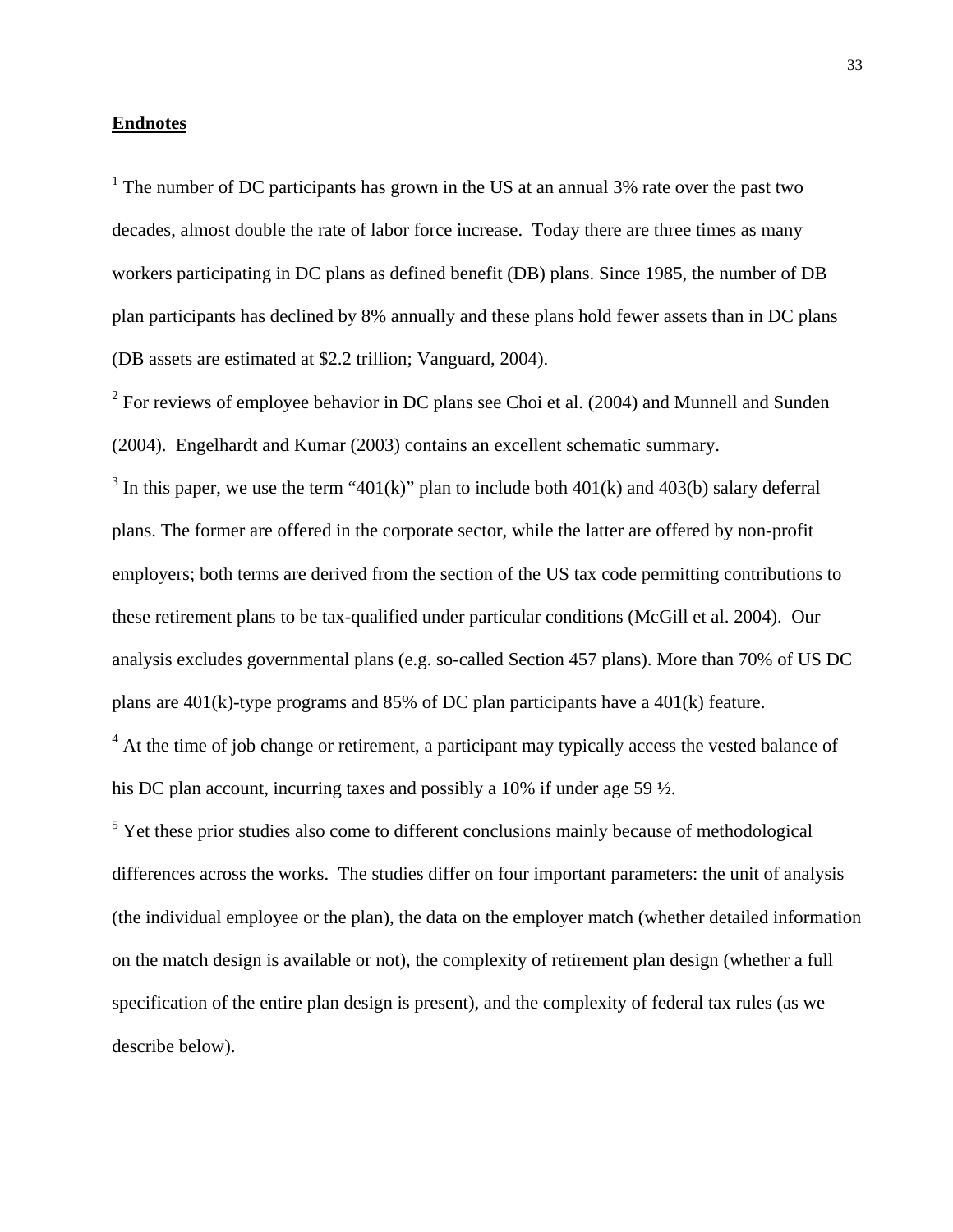<sup>6</sup> A partial list includes Andrews (1992), Even and Macpherson (1997, 2003), GAO (1997), Papke (1995), Papke and Poterba (1995), and Choi et al. (2004).

7 See for instance Papke (1995), Clark and Schieber (1998), Munnell *et al.* (2000), Engelhardt and Kumar (2003), and Huberman *et al .*(2003).

<sup>8</sup> Studies using individual-level microdata collected from specific companies include Clark and Schieber (1998); Huberman, Iyengar, Jiang ( 2004); and Kusko, Poterba, and Wilcox (1998). Studies using individual-level microdata from nationally representative surveys include Andrews (1992); Basset, Fleming and Rodrigues (1998); VanDerhei and Copeland (2001); Cunningham and Engelhardt (2002); Engelhardt and Kuman (2004); Even and Macpherson (2003); Munnell, Sunden, and Taylor (2000).

 $9^9$ For example, an employee with a target saving rate of 9 percent might contribute 6 percent of her own salary when her employer provides a 3 percent match, but if the employer decided to raise the match to 4 percent of pay, she might curtail her own contribution to 5 percent. Pence (2002) posits that workers who participate in 401(k) plans have an inherently greater interest in saving than other workers.

<sup>10</sup> The retirement program offered by the employer may consist exclusively of a 401(k) plan, or it might combine the 401(k) plan with another type of defined benefit or defined contribution program.

<sup>11</sup> Employers realize no particular tax advantage from offering a 401(k) plan: a firm can deduct employee compensation paid in the form of taxable wages or contributions to a tax-qualified retirement plan. Some analysts suggest that companies may derive a benefit from offering employer stock within a DC plan, but productivity gains from company stock tend to be negligible and may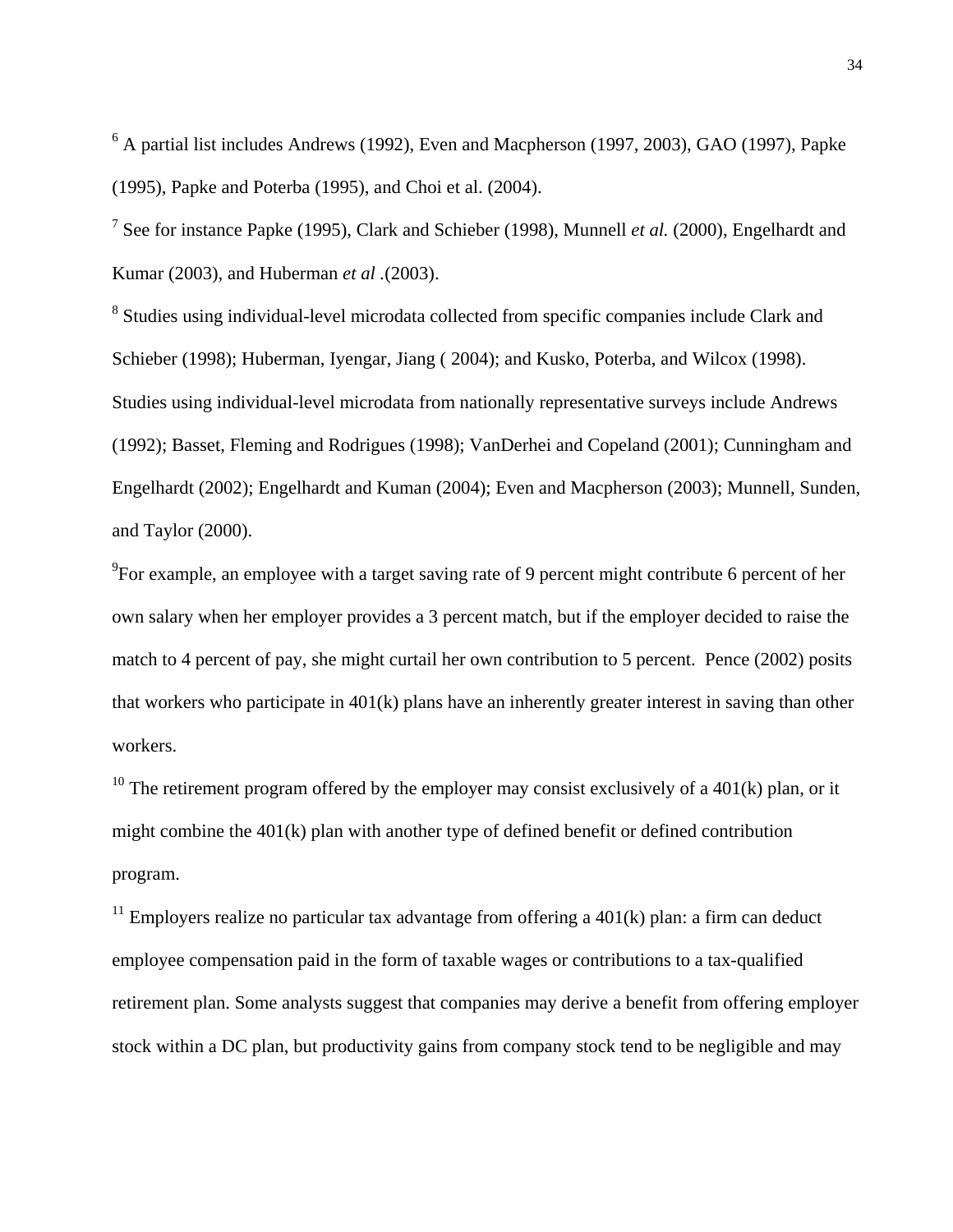reflect employer and employee myopia about benefits and costs (Benartzi *et. al.* 2004; Mitchell and Utkus, 2003).

 $12$  Loans are an optional provision; not all plans offer loans. Participants can typically borrow their own contributions and earnings, plus employer matching contributions and earnings. They may or may not be able to borrow other sources of money, such as an employer profit-sharing contribution to the same plan.

 $13$  In plans allowing after-tax contributions, participants may choose to contribute earnings after paying taxes. These contributions are immediately available for withdrawal at any time, making them liquid. Earnings are tax-deferred and are subject to restrictions and taxation upon withdrawal. Because of their liquidity, after-tax contributions compete with pre-tax saving, and so any regression of pre-tax saving against after-tax contributions should show a negative coefficient for the after-tax indicator. In a number of plan designs, employees who reach various federal tax limits on pre-tax contributions are able to make additional after-tax contributions, thereby gaining an additional tax benefit, the ability to defer taxes on the earnings on such contributions. According to the Profit Sharing / 401(k) Council of America (2004), nearly half of plans with 5,000 or more participants offer an after-tax feature, compared to less than 5% of plans with less than 200 participants. In our sample less than 1% of participants took in-service withdrawals and so we ignore them as a potential source of liquidity for 401(k) savings.

 $14$  At job change or retirement, the participant may roll over plan assets to an Individual Retirement Account (IRA) offering greater investment flexibility.

 $15$  There are two other constraints of note. Under IRS section 415, total employee and employer contributions to any tax-deferred retirement plan cannot exceed 25% of pay or \$35,000. For example, a worker earning \$40,000 in 2001 could only receive total employer and employee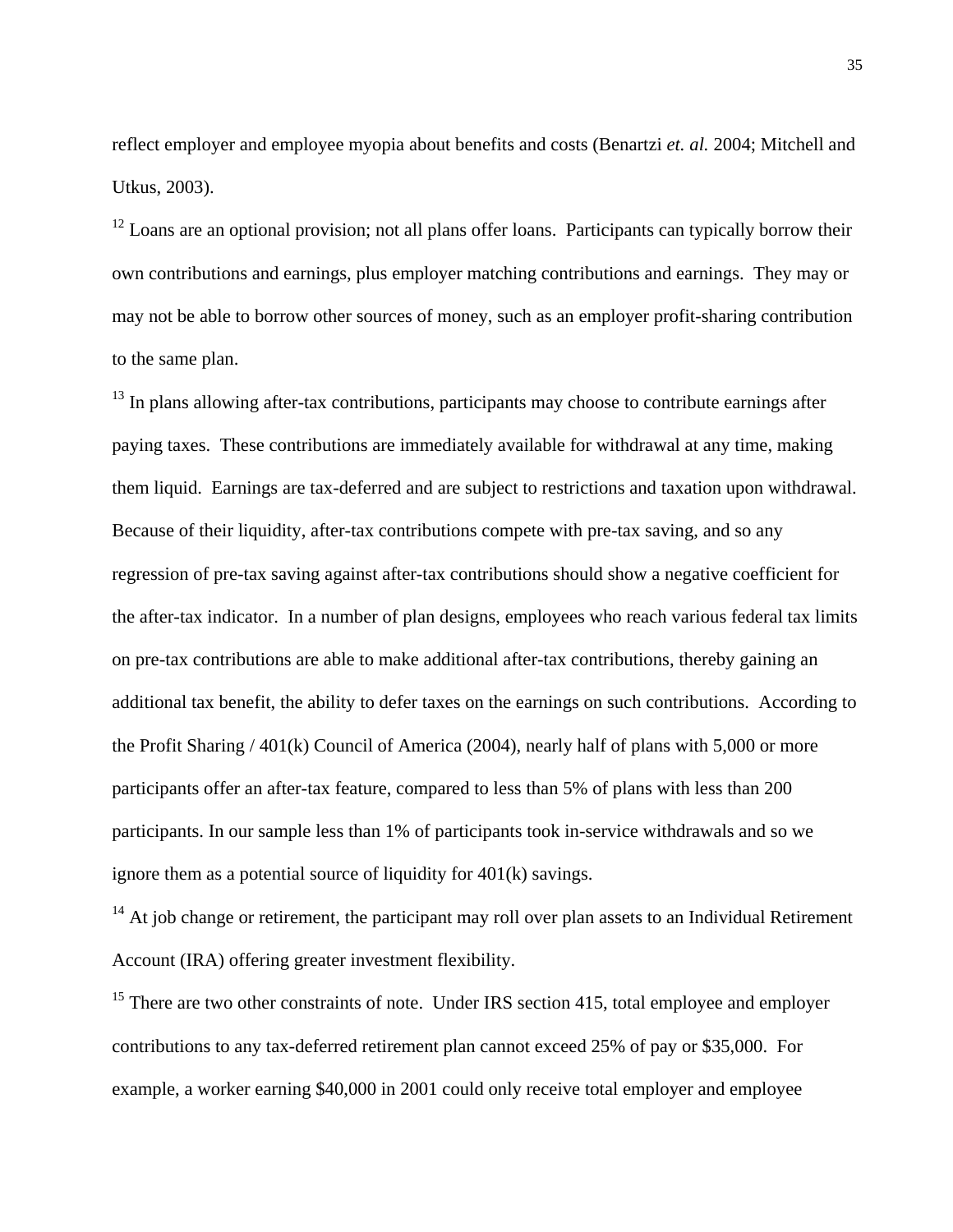contributions of \$10,000. Also, a 15% limit for profit-sharing plans applied in 2001, since 401(k) plans are technically organized as profit-sharing plans under US law. As a result, they must generally limit employee and employer contributions to 15% of the firm's total wage bill. Depending on how many eligible participants actually join the plan and the amounts contributed, plan participants could be subject to a 15% (or occasionally higher) limit on the sum of employer and employee contributions.

<sup>16</sup> The NDT rules are distinct from the general nondiscrimination rules, which require, among other details, that the "rights, features and benefits" of a plan be allocated equitably across eligible participants. Under this rule, no plan may offer, for example, a higher match to higher-paid employees or to employees based on managerial rank.

 $17$ In the most common case of the Actual Deferral Percentage or ADP test, if the saving rates of the NHCEs fall between 2% and 8%, the HCE saving rate cannot be more than 2% higher than the NHCE rate. There are different rules when NHCE saving rates fall below 2% or above 8%.  $18$  When a plan fails NDT testing, the plan can either refund HCEs' contributions above the permissible amount, which is a laborious and time-consuming process for the employer and may require the employee to file a revised tax return, or alternatively the employer may simply limit HCE contributions to some lower rate to avoid failing the test in the first place. For example, an employer could restrict HCEs to no more than a 6% contribution rate to meet the nondiscrimination rules, in which case a HCE earning \$100,000 would be allowed to contribute only 6%, rather than the statutory 10.5% of salary noted above. In practice HCEs are often capped at a flat rate (such as 6%) when a plan fails nondiscrimination testing, though the sponsor may also impose a dollar limit. HCEs subject to a cap in the 401(k) plan are sometimes eligible for executive compensation or nonqualified plans instead. Another option for capping HCEs is to subject those in executive plans to a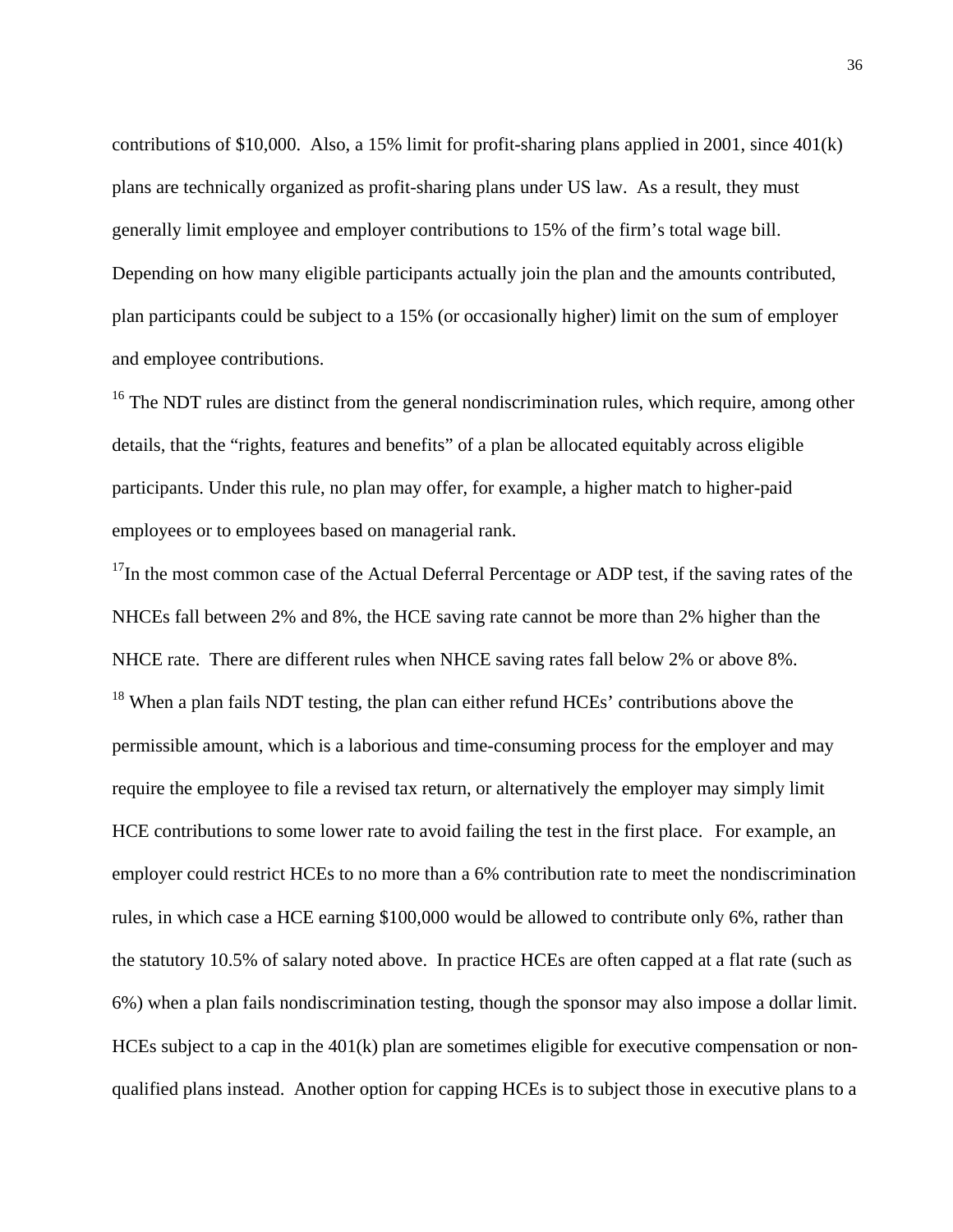smaller 401(k) limit, while allowing lower-paid HCEs not eligible for the executive plan to save at a higher rate.

<sup>19</sup> Here we consider only costs of matching contribution. We acknowledge but cannot measure other administrative costs including legal and compliance costs, recordkeeping fees, and expenditures on employee communications.

 $20$  The identity of individual firms and plan participants is masked. Union plans are excluded from our sample of 507 plans, since there the match is collectively bargained rather than determined solely by the employer.

 $21$  The datafile does not include measures of employee educational attainment or workplace financial education programs; however, all employees received plan enrollment material and a quarterly plan newsletter, and all had access to online educational materials. Since we lack data on vesting schedules for employer contributions, indicating participants' ability to take employer contributions with them when they change jobs, we also investigated tenure patterns (in analysis available on request) and results are similar to those reported below.

 $^{22}$  According to the US Department of Labor, 84% of full-time private industry employees in the US in 2000 were in saving and thrift plans with a "determinable" match rate (DOL, 2004: 69).  $23$  Even in the one of five plans that did not provide a "match," some proportion does have employer contributions elsewhere in the retirement benefit design—whether to a defined benefit plan, a companion money purchase plan, a companion profit-sharing or employee stock ownership (ESOP) plan, or a profit-sharing or ESOP contribution to the 401(k) plan itself. The other DC plan contributions are not considered "matching" contributions because they are made to all eligible employees, not just 401(k) participants; they may be discretionary; and they are not made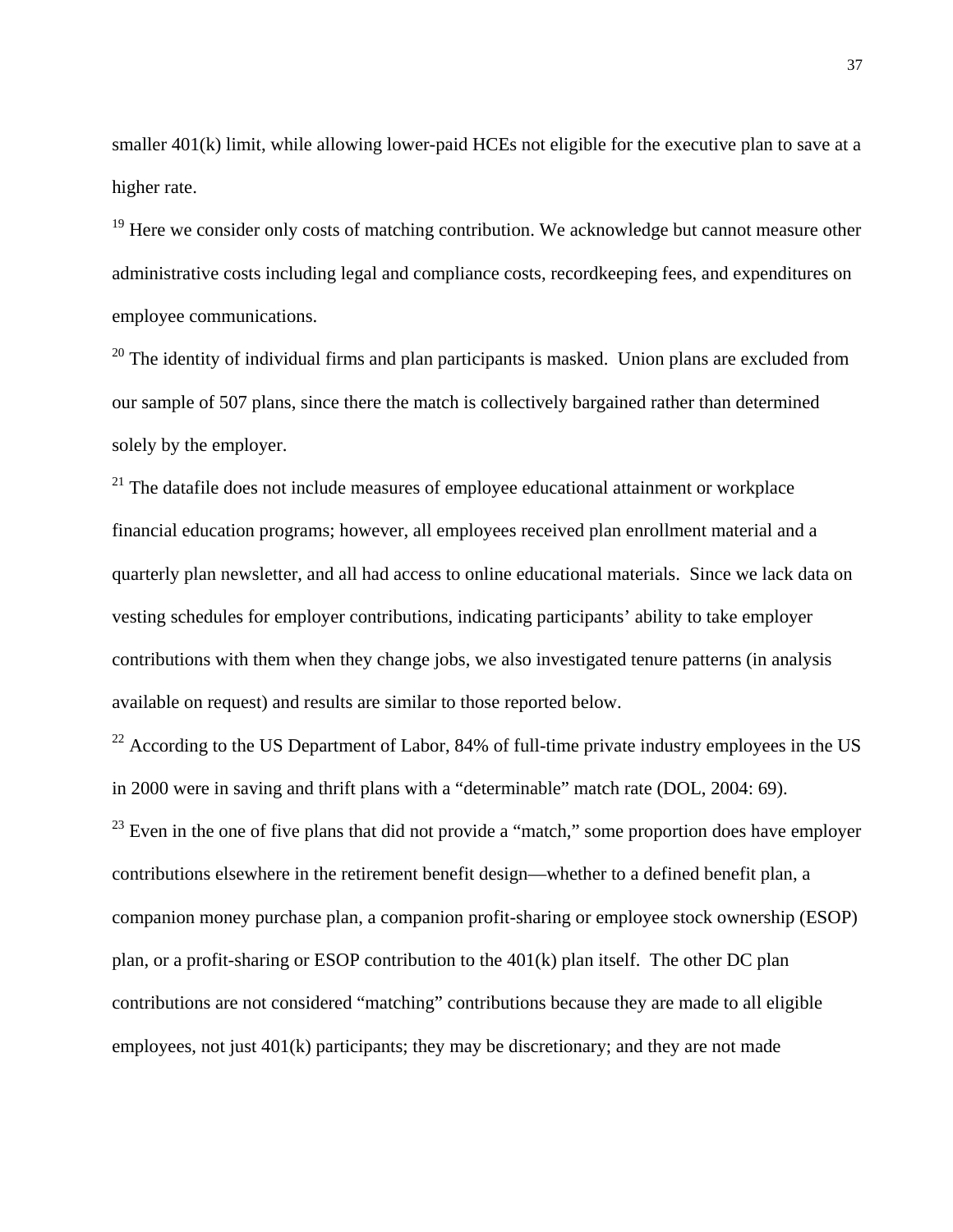contemporaneously with employee 401(k) contributions. Sometimes, however, these other contributions are described as a "match" by employers.

 $24$  At the employee level, since more participants are in large plans, nearly four in ten participants are provided with a match equivalent of 3% of pay. But this 3% promise can manifest itself in quite different ways in terms of required employee contribution: as a \$0.50 on the dollar match on a 6% employee contribution, as a \$1 for dollar match on a 3% employee contribution, or, less frequently, something in-between.

 $25$  In the case of DC plans, a 401(k) participant may receive an employer contribution to a companion money purchase plan, profit-sharing plan, or Employee Stock Ownership Plan (ESOP). The profit-sharing or ESOP contribution may be integrated within the 401(k) plan itself, or it may be in a standalone plan.

<sup>26</sup> This is the participation rate calculated at the plan level. Across the universe of employees, the participation rate is 66%. The reason for this difference is that participants are skewed to the largest plans, and larger plans tend to have lower participation rates, often because they offer another retirement plan besides the 401(k) plan.

 $^{27}$  The plan-weighted average participation rate is 77%--i.e., the average of participation rates calculated at the plan level is significantly higher. This is because large plans have more employees, and they also have much lower 401(k) participation rates (often because they offer other retirement plan benefits).

28 This accords with recent findings of Choi et al. (2004).

<sup>29</sup>Only Papke (1995) and Papke and Poterba (1995) use firm-level analysis and they detect a positive association between plan participation and match generosity. However they do not exploit the detailed nonlinearity of the match rate as do we. Papke (1995) uses aggregate Form 5500 data,